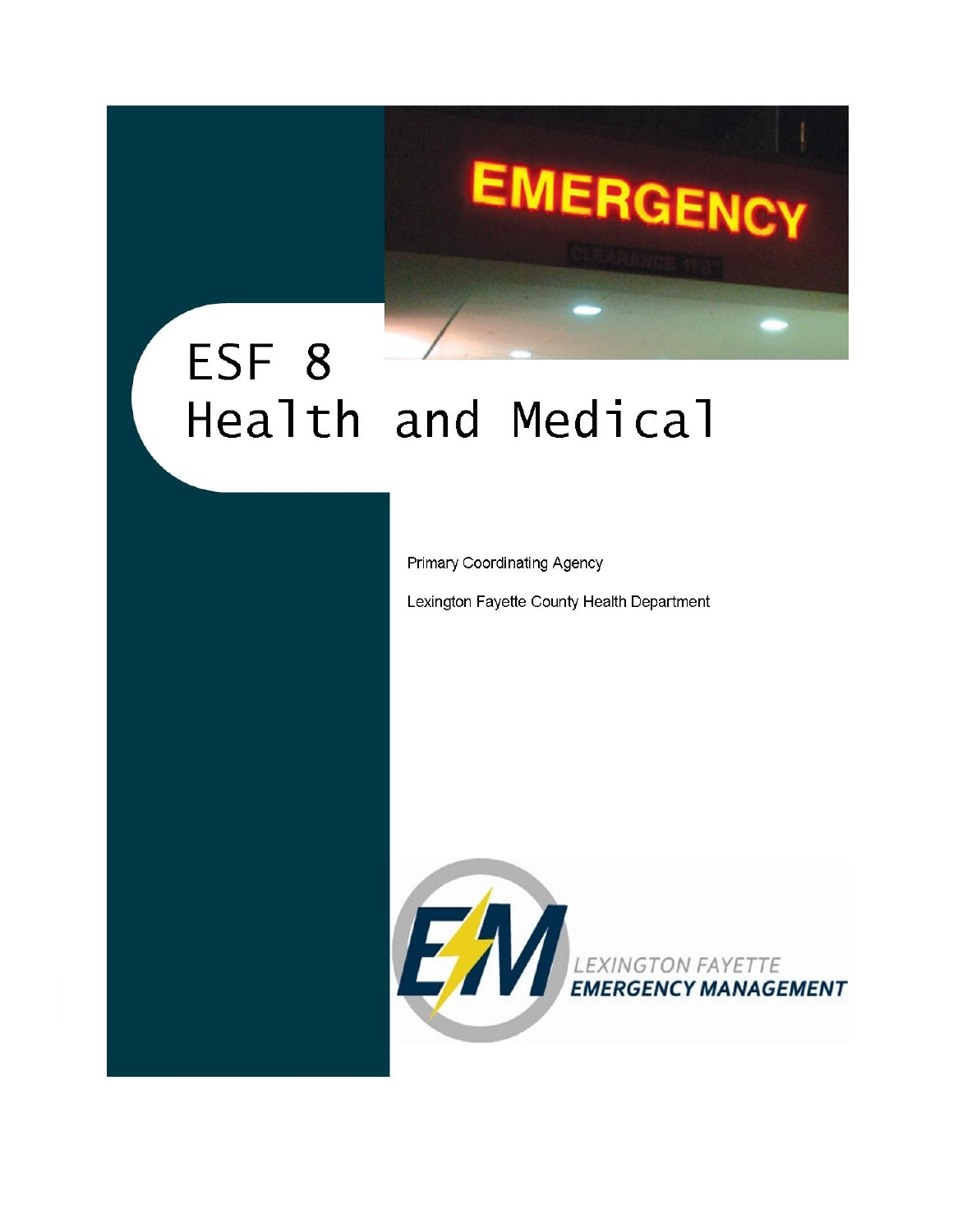# **Table of Contents**

| State, Regional, and Federal Agencies and Organizations 4 |     |
|-----------------------------------------------------------|-----|
|                                                           |     |
|                                                           |     |
|                                                           |     |
|                                                           |     |
|                                                           |     |
|                                                           |     |
|                                                           |     |
|                                                           |     |
|                                                           |     |
|                                                           | .23 |
|                                                           | 24  |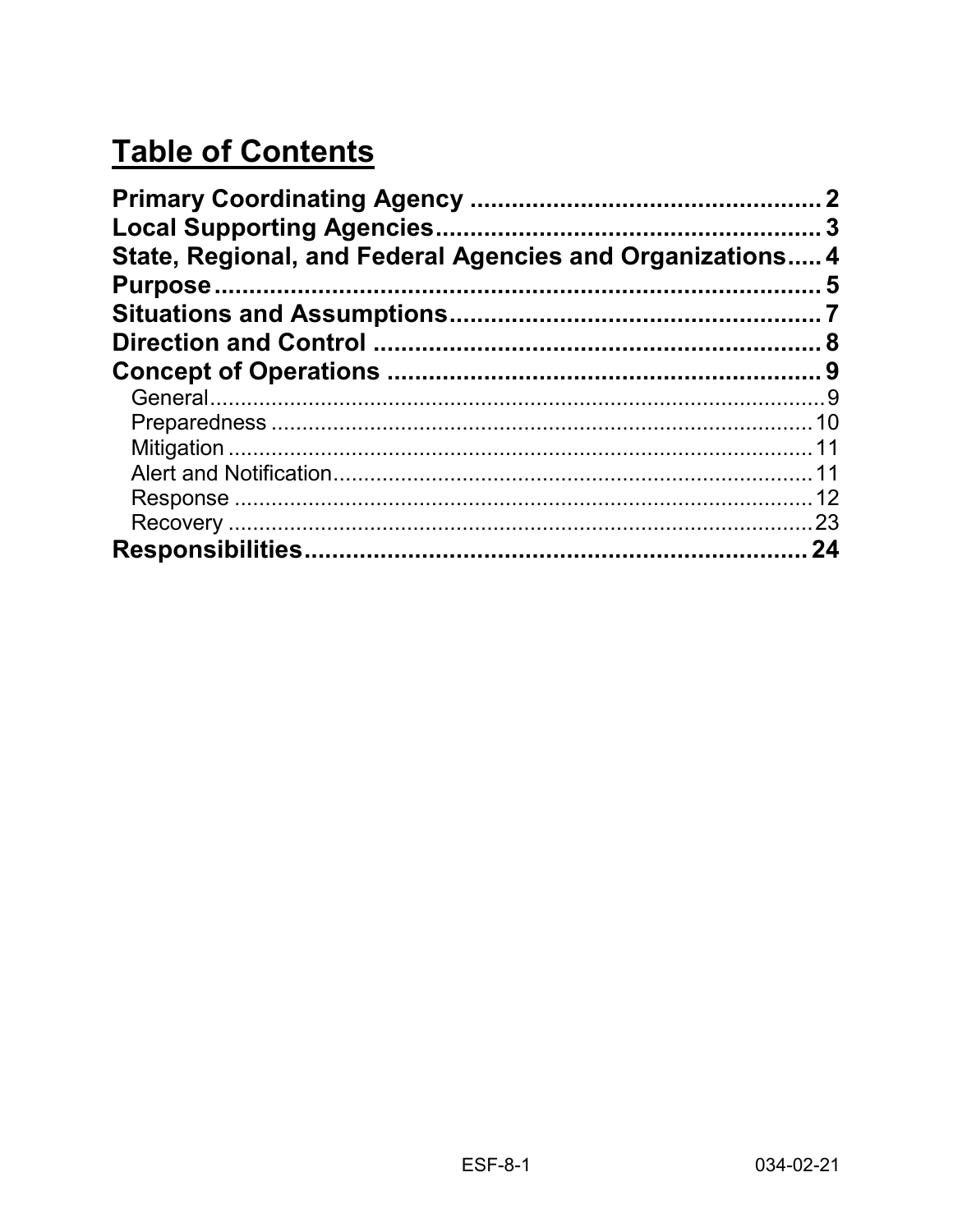# <span id="page-2-0"></span>**Primary Coordinating Agency**

The Lexington Fayette County Health Department (LFCHD) is the Emergency Support Function 8 Health and Medical (ESF 8) primary coordinating agency.

During EOC activations, the ESF 8 coordinator provides coordination among the various health care providers, such as:

- A. Processing and prioritizing requests for health and medical services.
- B. Facilitating communications with and between hospitals, nursing homes, the Kentucky Blood Center, and first responders.
- C. Developing resource lists.
- D. Providing information for release to the public.
- E. Facilitating medical care at medical needs shelters.
- F. Facilitating mass fatalities care and behavior health needs.
- G. Establishing liaisons with surrounding counties and state and federal health service providers.

ESF 8 activities may include, but are not limited to, the following:

- A. Monitoring, surveillance, and notification of public health threats.
- B. Food safety and security.
- C. Potable water/waste water.
- D. Emergency care and treatment of casualties.
- E. On-scene triage services.
- F. Coordinate medical transport from disaster scenes to medical facilities.
- G. Coordinate medical transport to shelters.
- H. Medical monitoring and/or services at shelters.
- I. Coordinate behavior health care for incident victims and response workers.
- J. Provide safety and security of health and medical equipment and supplies.
- K. Coordinate patient evacuation with ESF 1, ESF 5, and cognizant staff.
- L. Coordinate mass casualties management.
- M. Coordinate mass fatalities management activities with the Fayette County **Coroner**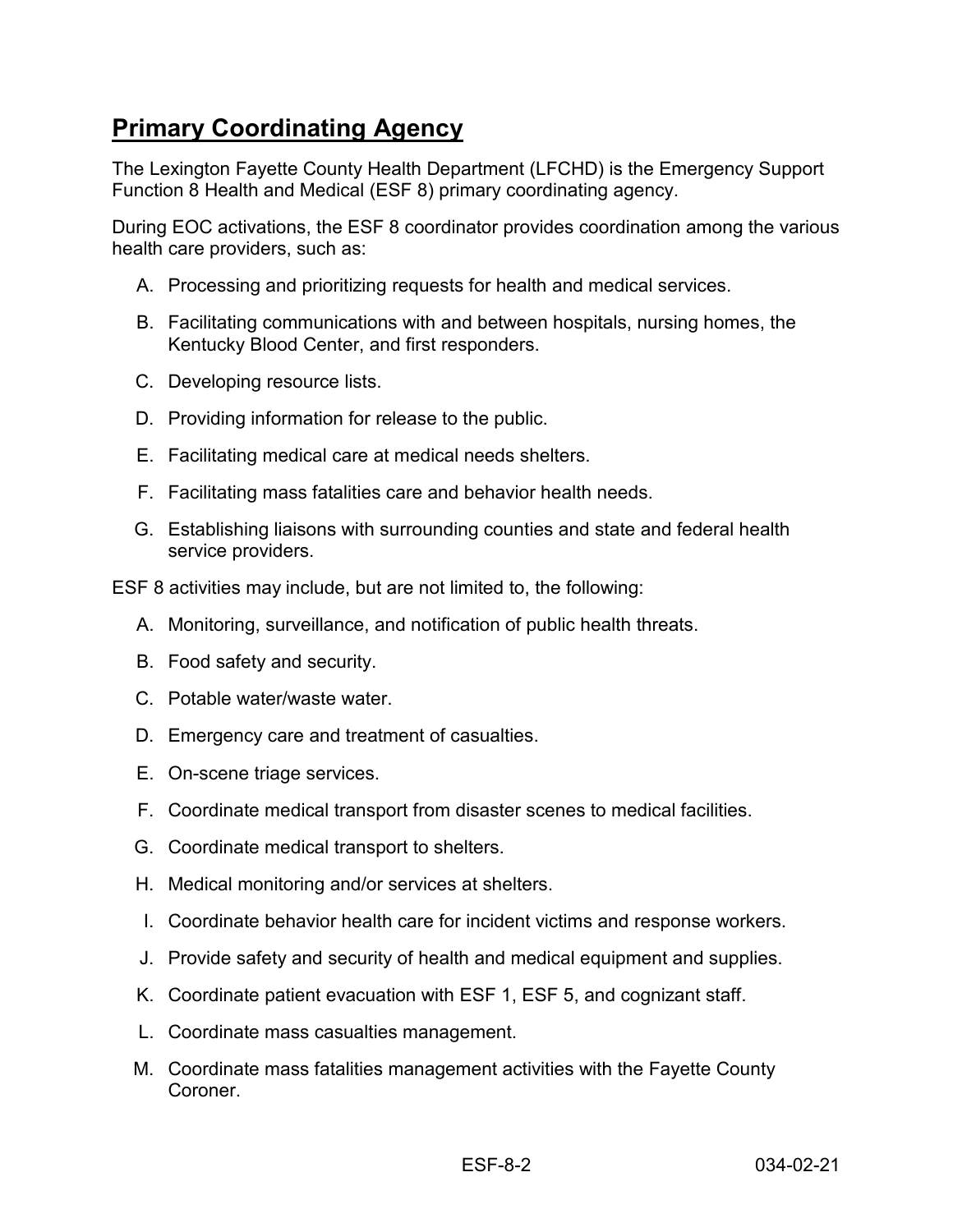These activities will be performed to protect the lives, health, and well-being of citizens throughout Lexington Fayette. Agencies in ESF 8 will have their own organizational policies, procedures, and guidelines. This document does not take the place of those plans but is designed to complement and support them.

# <span id="page-3-0"></span>**Local Supporting Agencies**

Local supporting area agencies that coordinate and actively participate in management and execution of the primary functions within ESF 8 include the following (this list of local supporting response agencies may be shortened or expanded based on the specific needs of each emergency):

- A. Lexington Division of Fire and Emergency Services (FES)
- B. University of Kentucky (UK)
- C. University of Kentucky Healthcare Good Samaritan Hospital
- D. St. Joseph East Hospital
- E. Veterans Administration Hospital
- F. Shriners Childrens Hospital
- G. Eastern State Hospital
- H. Kentucky Blood Center (KBC)
- I. St. Joseph Hospital
- J. Cardinal Hill Rehabilitation Center
- K. Ridge Behavioral Health System
- L. Fayette County Coroner (FCC)
- M. Rural Metro Ambulance
- N. Assisted Living Centers
- O. Long Term Care Centers
- P. Lexington Division of Community Corrections
- Q. Bluegrass Comprehensive Care
- R. Bluegrass Chapter American Red Cross (ARC)
- S. E911
- T. Home Healthcare Agencies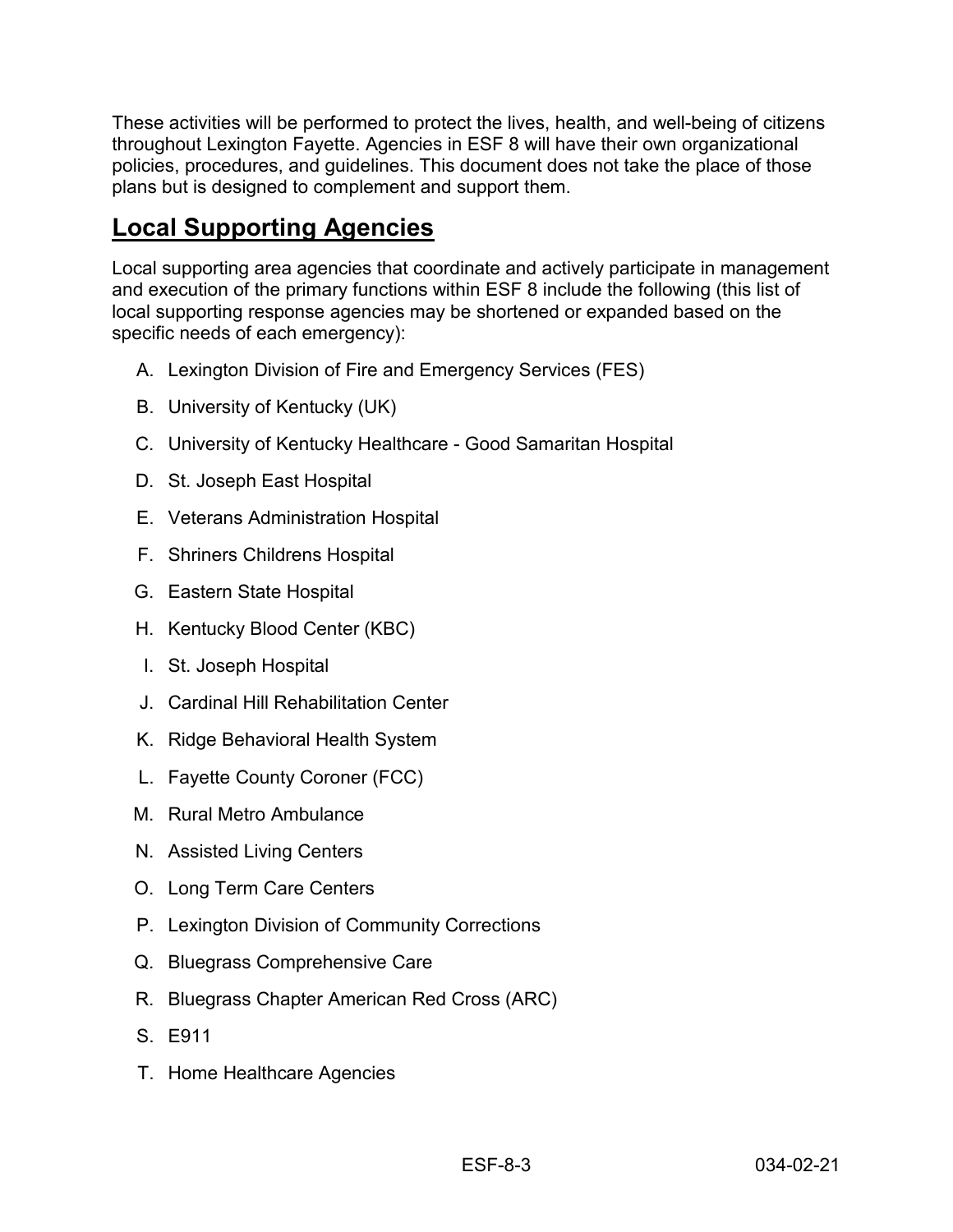# <span id="page-4-0"></span>**State, Regional, and Federal Agencies and Organizations**

The Cabinet for Health and Family Services (CHFS) provides most of the state's human services and health care programs including the Department for Community Based Services, Department for Medicaid Services, and Department for Public Health. Within CHFS, the Kentucky Department for Public Health (KDPH) is responsible for coordinating public health and medical preparedness, response, and recovery activities for any all-hazards event involving public health, behavioral health, medical care, and mass fatalities.

The Department for Health and Human Services, U.S. Public Health Service (HHS) is the lead Federal Agency for ESF 8 under the Federal Response Plan. Assistance may include support of pre-hospital care services, including activation of Disaster Medical Assistance Teams (DMAT) and other specialty teams, health care and auxiliary health care facilities, and activation of the National Disaster Medical System (NDMS) to evacuate patients to definitive care facilities outside the affected area.

- A. Assistant Secretary of Preparedness and Response
- B. Centers for Disease Control and Prevention
- C. FEMA Region IV Unified Planning Coalition
- D. Kentucky Air National Guard
- E. Kentucky Army National Guard
- F. Kentucky Board of Emergency Medical Services
- G. Kentucky Cabinet for Health and Family Services
- H. Kentucky Commission on the Deaf and Hard of Hearing
- I. Kentucky Community Crisis Response Board (KCCRB)
- J. Kentucky Department for Aging and Independent Living
- K. Kentucky Department for Behavior Health, Mental Developmental, and Intellectual Disabilities
- L. Kentucky Department for Community Based Services
- M. Kentucky Department for Medicaid Services
- N. Kentucky Department of Agriculture
- O. Kentucky Department of Corrections
- P. Kentucky Department of Education
- Q. Kentucky Department of Military Affairs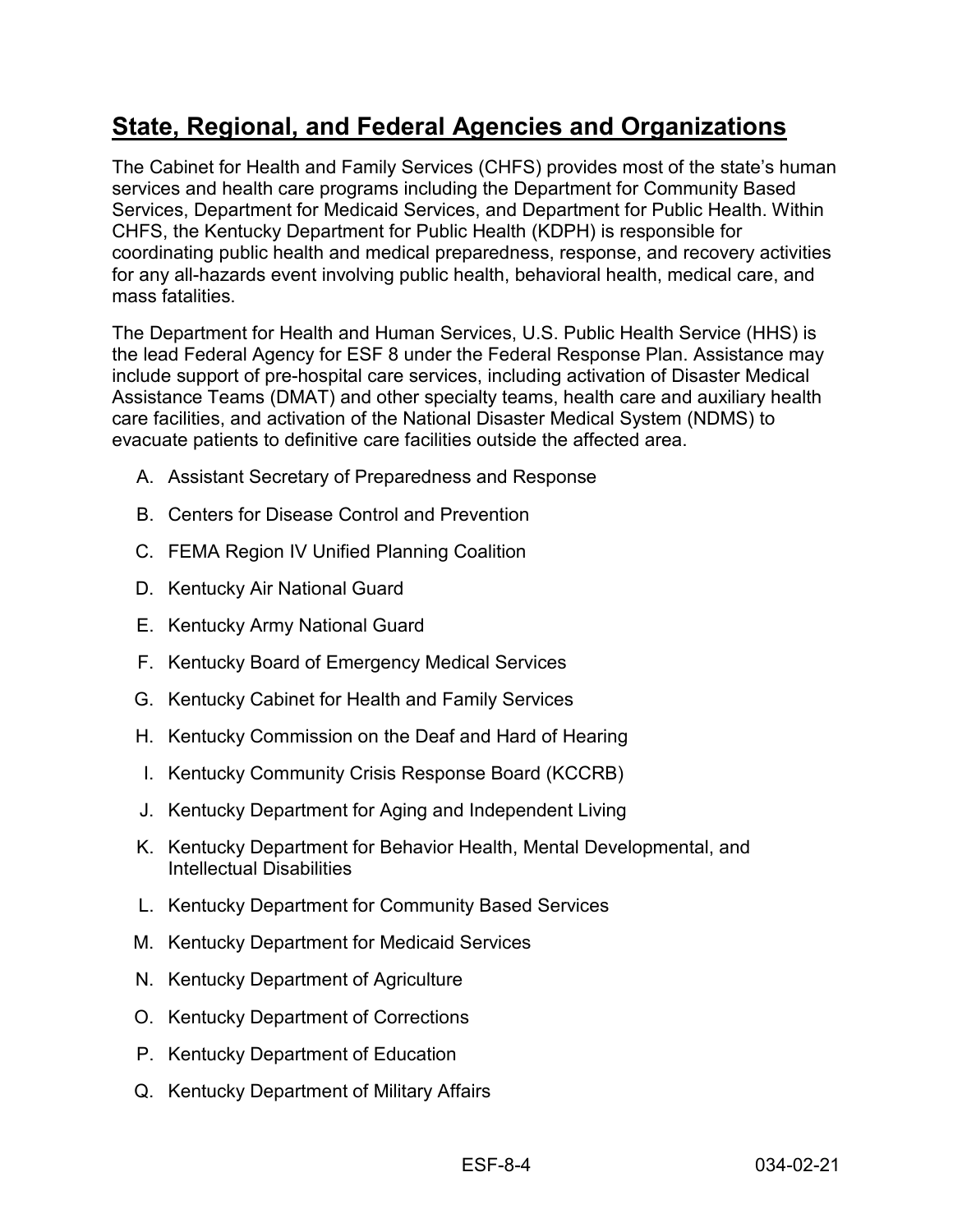- R. Kentucky Department of Veterans Affairs
- S. Kentucky Department of Workforce Development
- T. Kentucky Division of Emergency Management (KYEM)
- U. Kentucky Department for Environmental Protection
- V. Kentucky Hospital Association
- W. Kentucky Justice and Public Safety Cabinet
- X. Kentucky Labor Cabinet
- Y. Kentucky Local Health Departments
- Z. Kentucky Medical Examiner's Office/Kentucky Coroner's Incident Response Team
- AA. Kentucky Medical Reserve Corps
- BB. Kentucky Pharmacists Association
- CC. Kentucky Regional Poison Center
- DD. Kentucky State Police
- EE. Kentucky Transportation Cabinet
- FF. Office for the Blind
- GG. Office of Communications and Administrative Review
- HH. Office of Inspector General
	- II. Ohio Valley Appalachia Regional Geriatric Education Center
- JJ. U.S. Department of Health and Human Services
- KK. U.S. Department of Veterans Affairs
- LL. U.S. Food and Drug Administration

#### <span id="page-5-0"></span>**Purpose**

- A. To coordinate and direct health care related activities within Lexington Fayette.
- B. To provide emergency care and treatment of casualties resulting from an incident including Chemical, Biological, Radiological, Nuclear, and Explosives (CBRNE) incidents that could occur during a war or terrorist attack.
- C. To help continue provision of routine emergency and medical care for the general population.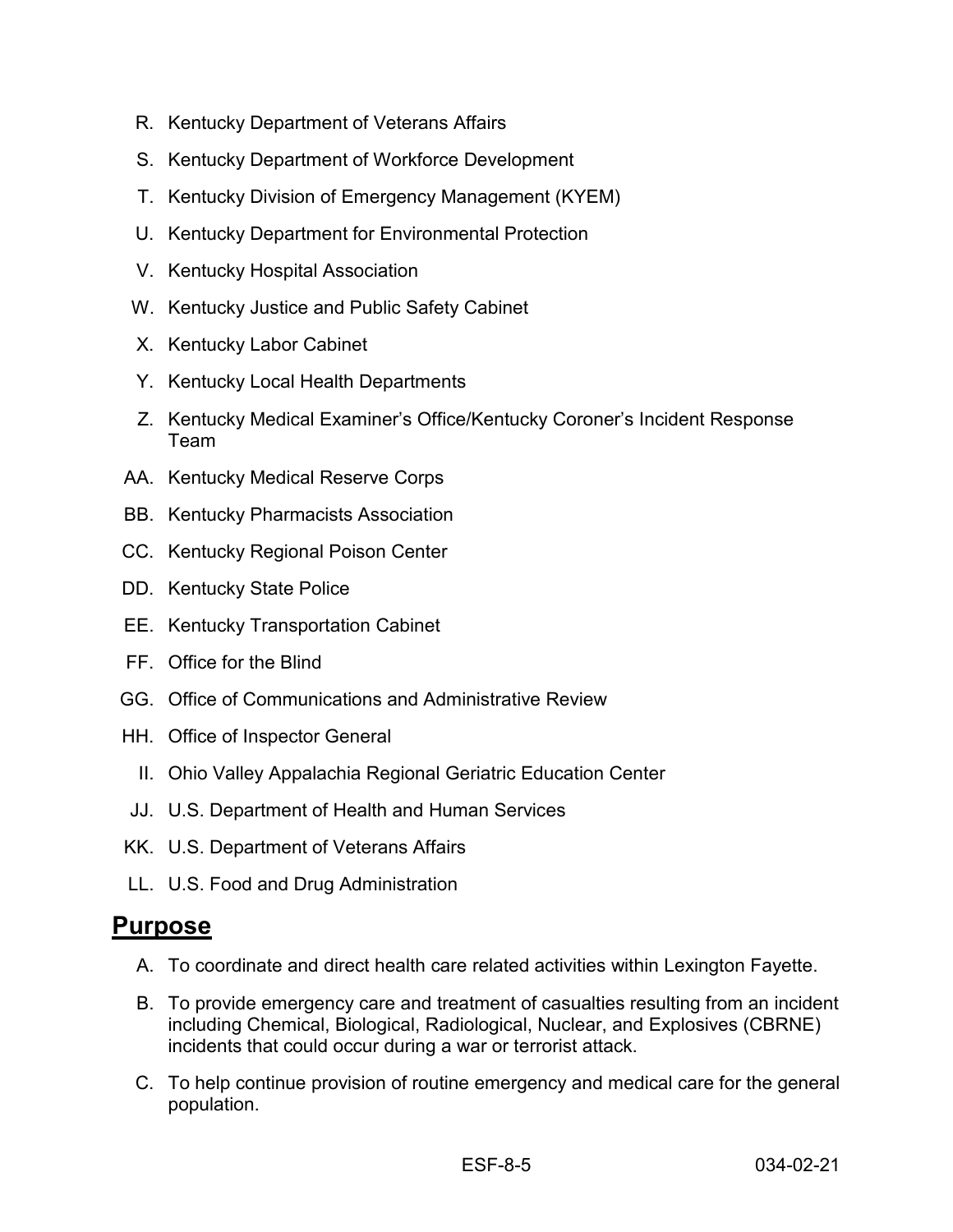- D. To provide emergency public health services that will prevent and/or mitigate the spread of infectious diseases.
- E. To provide mental health services for both victims and emergency responders.
- F. To provide guidance and coordination of health and medical resources under the following conditions:
	- 1. When the Lexington Fayette Emergency Operations Center (EOC) is partially or fully activated and coordination of, or monitoring of, medical emergency services is necessary.
	- 2. When an emergency situation exceeds the normal response capabilities of a health or medical response agency and additional resources are required.
	- 3. When an actual or potential disaster threatens the health and medical wellbeing throughout Lexington Fayette.

Activation of ESF 8 may be due to a public health or medical event such as a disease outbreak, i.e., pandemic flu, bioterrorism attack, or the result of a natural or man-made disaster causing risk and injury to the public's health or well being.

ESF 8 can provide personnel and resources to support preparation, mitigation, response, and recovery in support of the primary emergency management objectives. ESF 8 resources are used when individual agencies are overwhelmed and additional health and medical assistance is requested.

ESF 8 will coordinate health care and mortuary activities, emergency care and treatment of casualties resulting from any type of incident, emergency public health services, preventative and remedial measures to offset biological, chemical, and radiological incidents or warfare, disposal of the dead, maintenance of sanitation services, mental health services, and the prevention and mitigation of the spread of infectious disease.

Some of the issues may include:

- A. Identifying health and medical needs of Lexington Fayette before, during, and after a disaster.
- B. Coordinating the health and medical resources needed in responding to public health and medical care needs following a significant natural disaster or manmade event.
- C. Developing policy guidelines for sheltering people with medical needs.
- D. Developing strategies to ensure adequate staffing for the Medical Needs Shelter and the registration of people with medical needs.
- E. Providing personnel and resources to support preparation, mitigation, response, and recovery in support of the primary emergency management objectives.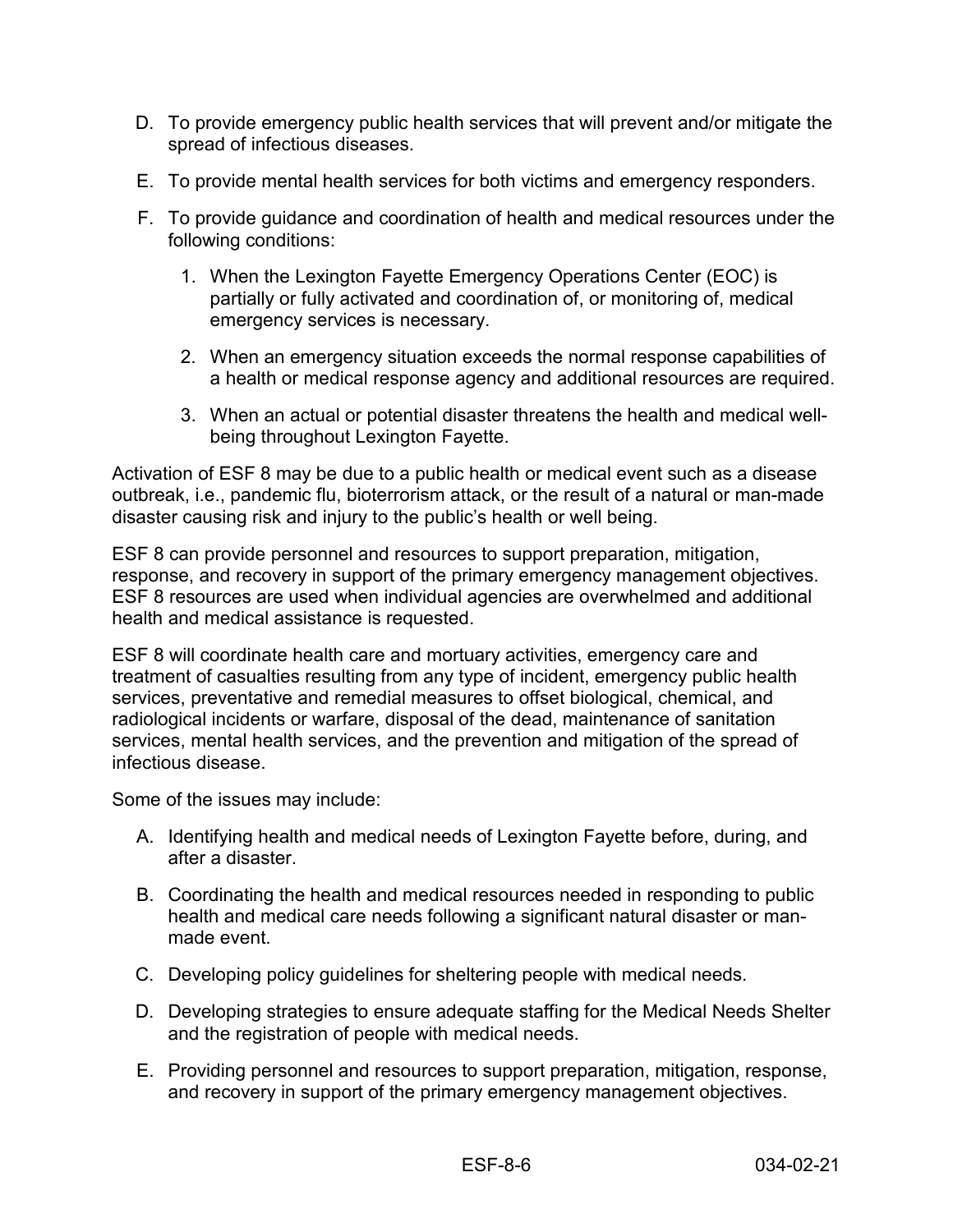F. Using ESF 8 resources when individual agencies are overwhelmed and additional health and medical assistance is requested.

# <span id="page-7-0"></span>**Situations and Assumptions**

General situations, assumptions, and policies are found in the Basic Plan and are not repeated in this ESF. Only statements specific to ESF 8 are stated here. Accepted policies and assumptions include, but may not be limited to, the following:

- A. Most disasters occur with little or no warning; however, ESF 8 may be activated when there is imminent threat or advance warning of floods, winter storms, tornadoes, etc.
- B. Essential resources (personnel, vehicles, fuel, and critical supplies) may be prepositioned and readied for activation when an area is under imminent threat.
- C. Emergencies can quickly reach a magnitude that require additional resources from local, state, federal, or other organizations through mutual aid agreements. Requests for additional assistance from outside of Lexington Fayette will be made through and by ESF 8 via the KYEM Mutual Aid System.
- D. Hospitals or public health officials may request that the local EOC establish nonhospital treatment sites to provide medical care for patients.
- E. ARC and/or LFCHD have established Memorandums of Agreement (MOAs) with local churches and schools or other similar types of facilities to use these facilities to establish treatment or sheltering sites during declared states of emergency.
- F. During emergencies and disasters there is a possibility that unaccompanied minors may present at shelters or medical facilities.
- G. Depending on the nature of the disaster, complications may include general health and mental health issues in addition to traumatic injury, communicable disease, or foodborne illnesses.
- H. Depending on the nature of the disaster, food and/or water contamination could result. The release of toxic or hazardous materials may result in human and environmental contamination.
- I. When a disaster or emergency event strikes a community, it affects people of various cultural backgrounds, functional needs and/or disabilities, sometimes disproportionately. ESF-8 will coordinate with partner agencies to assist those with special needs as needed.
- J. During emergencies and disasters there will be an increased need for medical or mental health services by chronically ill, but uninjured citizens, or walking wounded.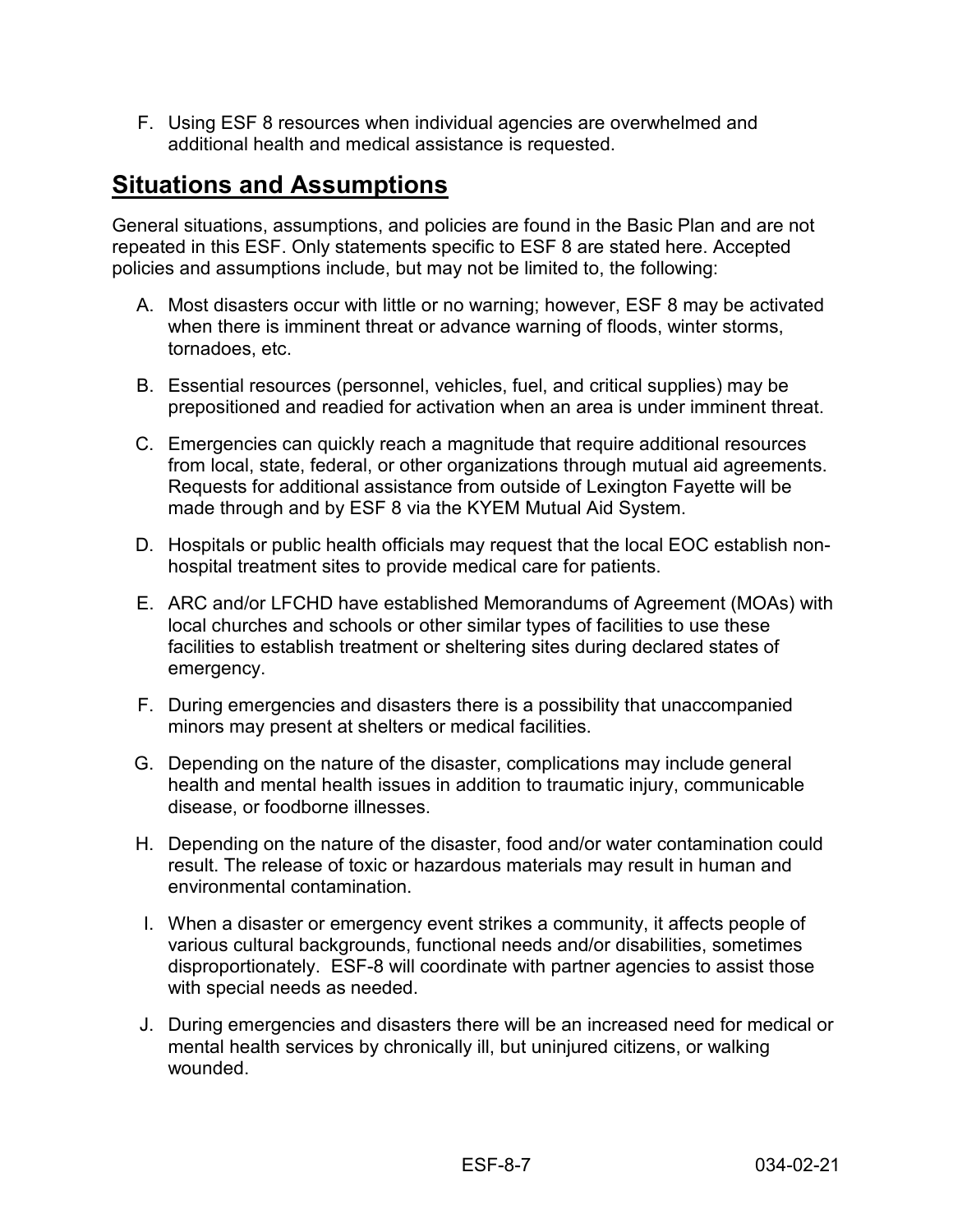- K. In the event of a mass fatalities occurrence, area funeral home directors are authorized to assist the FCC in the identification, care, and disposition of remains.
- L. Although a primary hazardous event may not initiate a public health emergency, secondary events stemming from the initial event may do so.
- M. A large-scale emergency will result in increased demands on hospitals, FES, health and medical personnel. ESF-8 Coordinators and partner agencies should be familiar with the Kentucky Public Health (KDPH) Crisis Standards of Care; Guidance for the Ethical Allocation of Scarce Resources during a Community-Wide Public Health Emergency.
- N. The potential for disease and injury will increase as shelters' populations increase.
- O. The potential for disease and injury will increase as water shortages occur or as basic sanitation and utility services are disrupted by other disasters or incidents.
- P. Required vaccines, appropriate antidotes, medications, medical supplies, and equipment needed to counteract a wide-spread disaster may be in short supply or not available through local sources.

### <span id="page-8-0"></span>**Direction and Control**

The LFUCG Division of Emergency Management (DEM) functions as the official disaster organization for preparedness, mitigation, response, and recovery within Lexington Fayette, and initiates and oversees the coordination of ESF 8 activities during declared disasters or when there is an imminent threat of disaster. This includes, but is not limited to, natural disasters, hazardous materials events, and events that put Lexington citizens at medical risk. It is the responsibility of DEM to ensure all appropriate program departments and supporting agencies and volunteer agencies in ESF 8 have knowledge about the ESF 8 coordinating responsibilities and expectations.

The EOC will serve as the central location for interagency coordination and executive decision-making, including all activities associated with ESF 8. The DEM Director may make the decision to selectively activate ESF 8 agencies based on the type of threat, event, or incident. DEM will notify ESF 8 primary and supporting agencies of activation and request liaisons to report to the EOC. However, there will be times when it is necessary for the liaisons of primary or secondary agencies to work from in-the-field or their own agency DOC. In these cases, they will maintain telephone or radio contact with the EOC and ESF 8 coordinator.

All responses will be performed under the guidance of the National Incident Management System (NIMS) and/or HICS.

The Pharmacy Command Center will be under the supervision of the Director of Pharmacy at the St. Joseph Hospital or his/her designee. An alternate site would be Central Baptist Hospital under the supervision of the Director of Pharmacy or his/her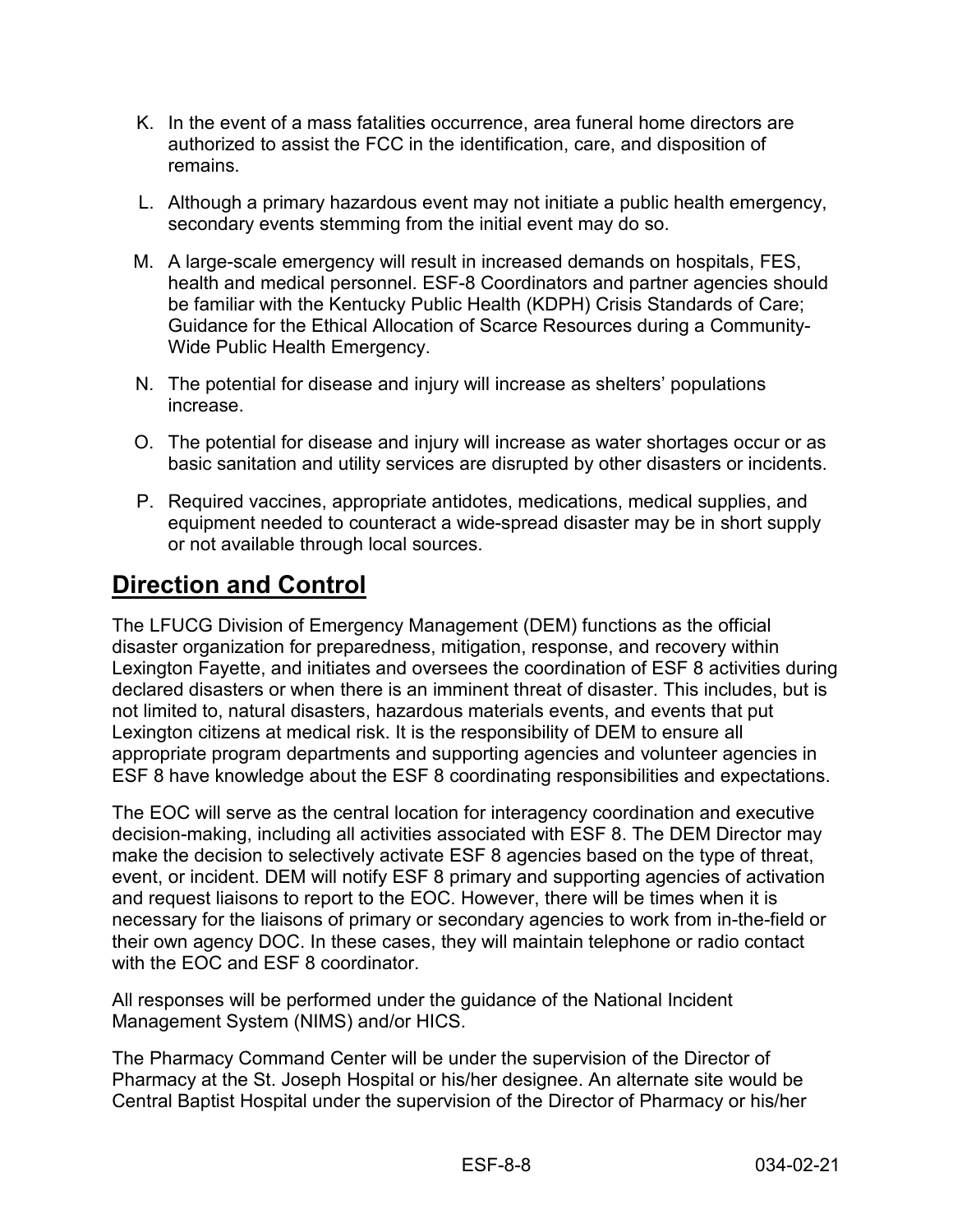designee. If a city-wide drug distribution plan should be needed, the Pharmacy Command Center will be available to answer drug information questions from health care professionals and the general public.

Kentucky Revised Statues (KRS) provide that once the sick and injured are removed from a disaster site, the County Coroner is in charge of the site until the dead and accompanying evidence are removed. The County Coroner will direct all operations pertaining to the processing of deceased persons.

Tactical operations will be controlled by the Incident Commander (IC) on scene within the Incident Command Structure. This includes on-scene activities such as hazardous materials decontamination and/or triage. The IC(s) will assess the need for additional resources and request the EOC to obtain and deploy assets.

All activities associated with the recovery and identification of the deceased will be in accordance with the policies and procedures of the State Medical Examiner's Office, the Coroner, and Medical Examiner statutes.

# <span id="page-9-0"></span>**Concept of Operations**

#### <span id="page-9-1"></span>**General**

ESF 8 is organized consistent with the requirements of the National Response Framework, the National Incident Management System, and the Incident Command System. This structure and system supports incident assessment, planning, procurement, deployment, and coordination of support operations to Lexington Fayette.

Procedures, protocols, and plans for disaster response activities provide guidelines for operations at the EOC and in the field. The Emergency Operations Plan (EOP) and corresponding Appendices, Incident Specific Plans, Support Plans, and Standard Operating Procedures that describe ESF 8 capabilities are the basis of these guidelines. Periodic training and exercises are also conducted to enhance effectiveness.

A large event requiring regional, state and/or interstate mutual aid assistance will require ESF 8 implementation. ESF 8 will coordinate with supporting agency counterparts to seek and procure, plan, coordinate, and direct the use of any required assets.

The nature and scope of the emergency dictate actions required.

Throughout the response and recovery periods, ESF 8 will evaluate and analyze information regarding communications resource requirements, develop and update assessments of the communications situation and status in the impact area, and implement contingency planning to meet anticipated demands or needs.

When an event requires a specific type or response mode, technical and subject matter expertise may be provided by an appropriate person(s) from a supporting agency with skills relevant to the type of event. The individual will advise and/or direct operations within the context of the Incident Command System structure.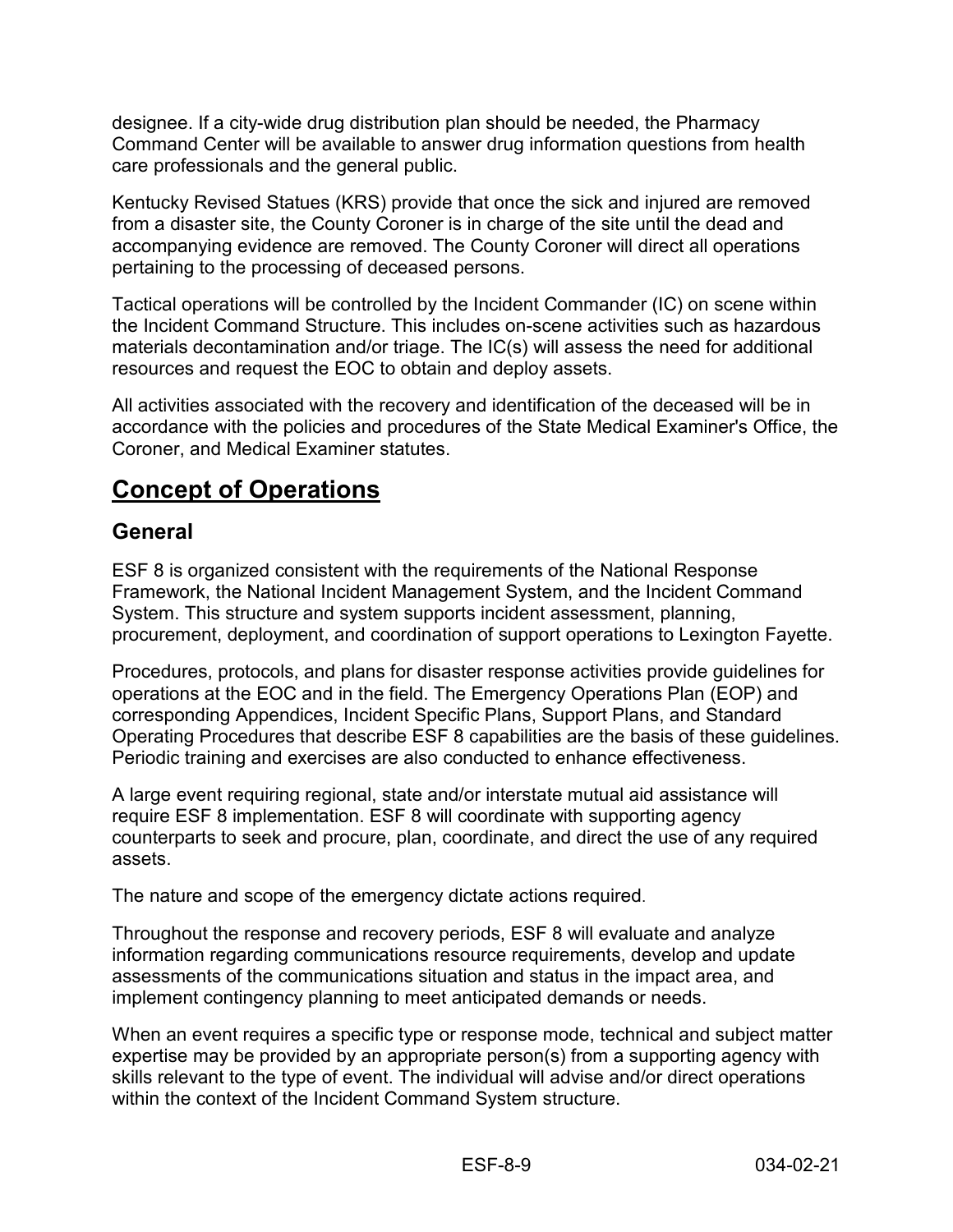The EOC uses WebEOC (crisis management software) to supplement disaster management through communicative integration of ESFs, agency based EOCs, and other facilities or functions as appropriate.

Small and routine incidents occur often involving a single entity or limited agency response. Health and medical activities in support of these events are routinely performed by the personnel assigned to ESF 8 responsibilities for that agency or jurisdiction.

Patients' medical information will not be released to the general public to ensure patient confidentiality and to adhere to the Health Insurance Portability and Accountability Act (HIPAA) regulations. Primary and supporting agencies are responsible for ensuring their staff recognizes their individual responsibilities to maintain patient confidentiality.

Primary and supporting agencies will take appropriate measures to ensure that vulnerable members of our population, such as non-English speakers, those with disabilities or medically at risk are not disproportionately affected by disasters or emergency events.

DEM maintains the overall ESF 8 Plan and accompanying Attachments and References that govern response actions related to emergencies. Supporting agencies shall develop and maintain their own similar documents for internal use, which must be compatible with, and in support of, the overall EOP. All such documents will be in compliance with the National Response Framework, the National Incident Management System, the Incident Command System, and the EOP.

Actions initiated by ESF 8 are grouped into the phases of emergency management: preparedness, response, recovery, and mitigation. Each phase requires significant cooperation and collaboration between all supporting agencies and the intended recipients of service. ESF 8 encompasses a full range of activities from training to the provision of field services.

#### <span id="page-10-0"></span>**Preparedness**

Actions and activities that develop health and medical response capabilities may include planning, training, orientation sessions, and exercises for ESF 8 personnel (i.e., county, state, regional, and federal) and other emergency support functions that will respond with ESF 8. Initiatives include the following:

- A. Conduct planning with ESF 8 supporting agencies and other ESFs to refine health and medical operations.
- B. Conduct training and exercises for EOC and health and medical response team members.
- C. Prepare and maintain emergency operating procedures, resource inventories, personnel rosters, and resource mobilization information necessary for implementation of the responsibilities of the lead agency.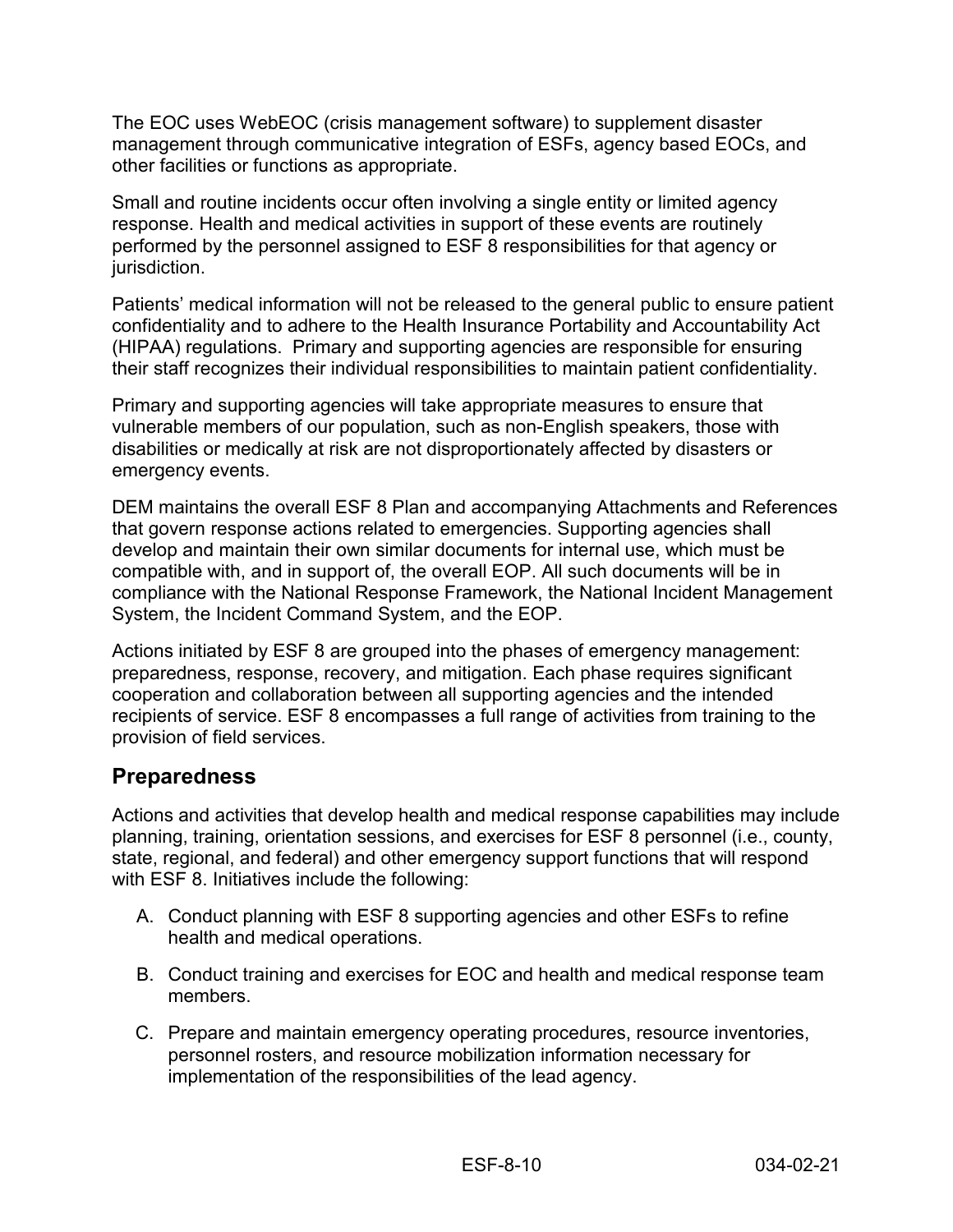- D. Manage inventory of equipment and other pre-designated assets that are essential to meet the health and medical requirements of medical needs groups. Develop plans, information, and guidance for persons with medical needs during evacuations, sheltering, and other event responses.
- E. Maintain a list of ESF 8 assets that can be deployed during an emergency. Assign and schedule sufficient personnel to implement ESF 8 tasks for an extended period of time.
- F. Ensure lead agency personnel are trained in their responsibilities and duties.
- G. Develop and implement emergency response and health and medical strategies.
- H. Develop and present training courses for ESF 8 personnel.
- I. Maintain liaison with supporting agencies.
- J. Conduct All Hazards exercises involving ESF 8.
- K. Conduct vulnerability analysis at critical facilities and make recommendations to improve physical security. Identify and develop MOAs and contractual agreements with primary agencies and supporting agencies which include operational guidelines including commercial businesses and vendors.
- L. Identify new equipment needs or capabilities required to prevent or respond to new threats or emerging threats and hazards, or to improve the ability to address existing threats.
- M. Identify locations for Points of Dispensing (PODs) and develop plans for mass vaccination and prophylaxis.
- N. Plan and prepare for the replacement or rotation of resources during an incident.

#### <span id="page-11-0"></span>**Mitigation**

ESF 1 will perform the following:

- A. Coordinate with the All Natural Hazards Mitigation Committee to identify potential hazards and their impacts and seek funding for resources to mitigate those hazards.
- B. Provide personnel with the appropriate expertise to participate in activities designed to reduce or minimize the impact of future disasters.

#### <span id="page-11-1"></span>**Alert and Notification**

E911 will notify the DEM Director and the primary on-call person when the county or an area of the county has been threatened or impacted by an emergency or disaster event.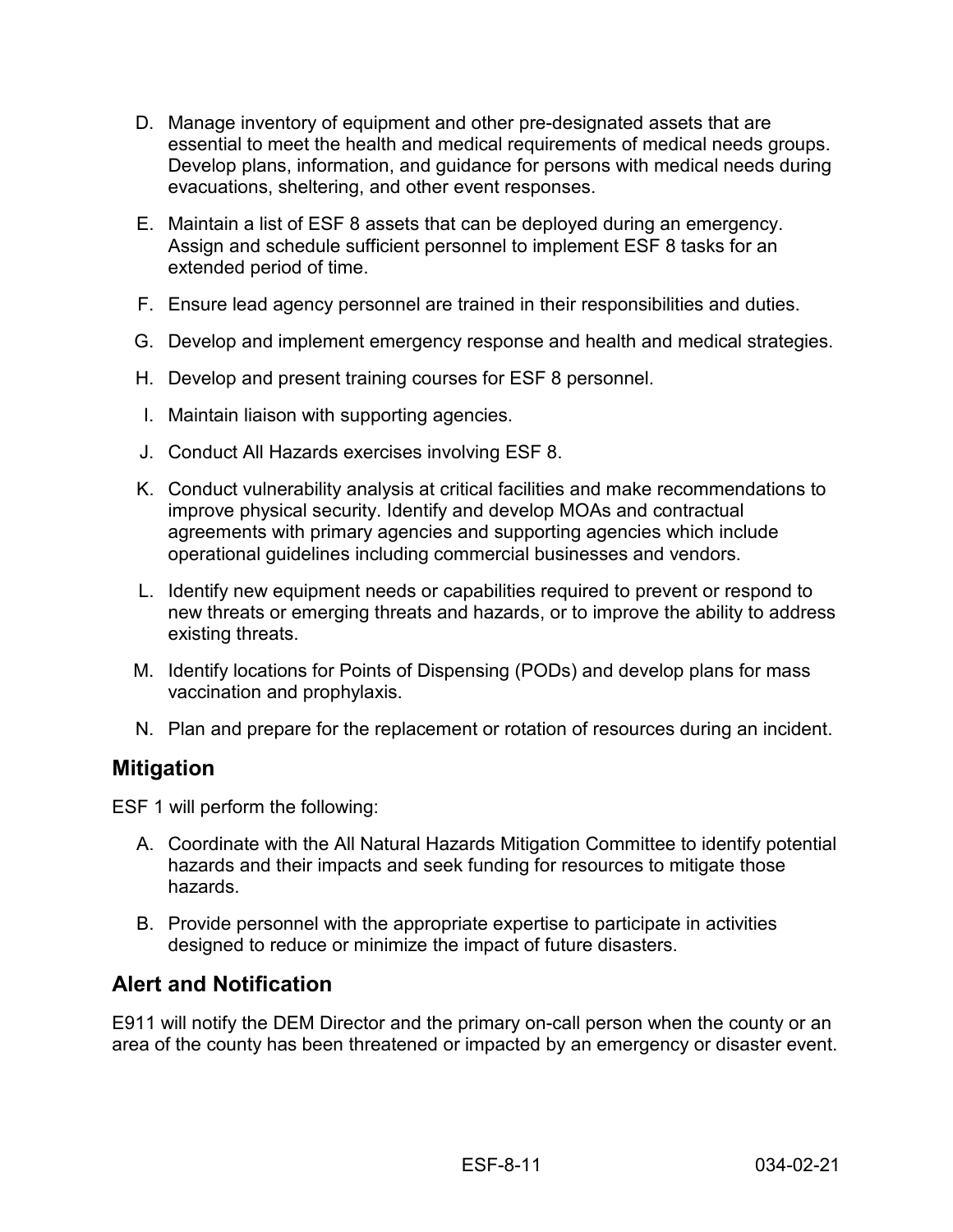E911 or DEM will initiate ESF8 notification using the Emergency Notification System (ENS). E911 will request, as directed by DEM, assistance from the primary coordinating agency to staff the ESF 8 position in the EOC on a 24-hour basis.

Upon instructions to activate ESF 8, ESF 8 and supporting agencies will implement their procedures to notify and mobilize all personnel, facilities, and physical resources potentially needed based on the emergency.

If a terrorist attack is suspected or imminent, law enforcement, emergency management, or other authorities will notify hospitals and other stakeholders as appropriate.

#### <span id="page-12-0"></span>**Response**

- A. ESF 8 will:
	- 1. Coordinate operations in the EOC, LFCHD Department Operations Center (DOC), and/or other locations as required.
	- 2. Establish and maintain a system to support on-scene direction and control and coordination with the EOC, ESF 8, and the State EOC.
	- 3. Establish mutual aid procedures for the following resources: DMAT, Disaster Mortuary Operational Response Team (DMORT), and interoperable, communications, resource management, and logistical support.
	- 4. Deploy Impact Assessment Teams to determine post-event health impact on critical infrastructure and essential functions.
	- 5. Pre-position response resources when it is apparent that health and medical resources will be necessary.
	- 6. Relocate health and medical resources when it is apparent that they are endangered by the likely impacts of the emergency situation.
	- 7. Monitor and direct health and medical resources and response activities.
	- 8. Participate in EOC briefings, meetings, and the development of Incident Action Plans, Situation Reports, and After-Actions Reports.
	- 9. Coordinate with supporting agencies to support emergency activities.
	- 10. Obtain other resources through the Statewide Emergency Management Mutual Aid and Assistance Agreement.
	- 11. Coordinate all resources into the affected areas from designated staging areas. Utilize KPDH Crisis Standards of Care; Guidance for the Ethical Allocation of Scarce Resources as appropriate.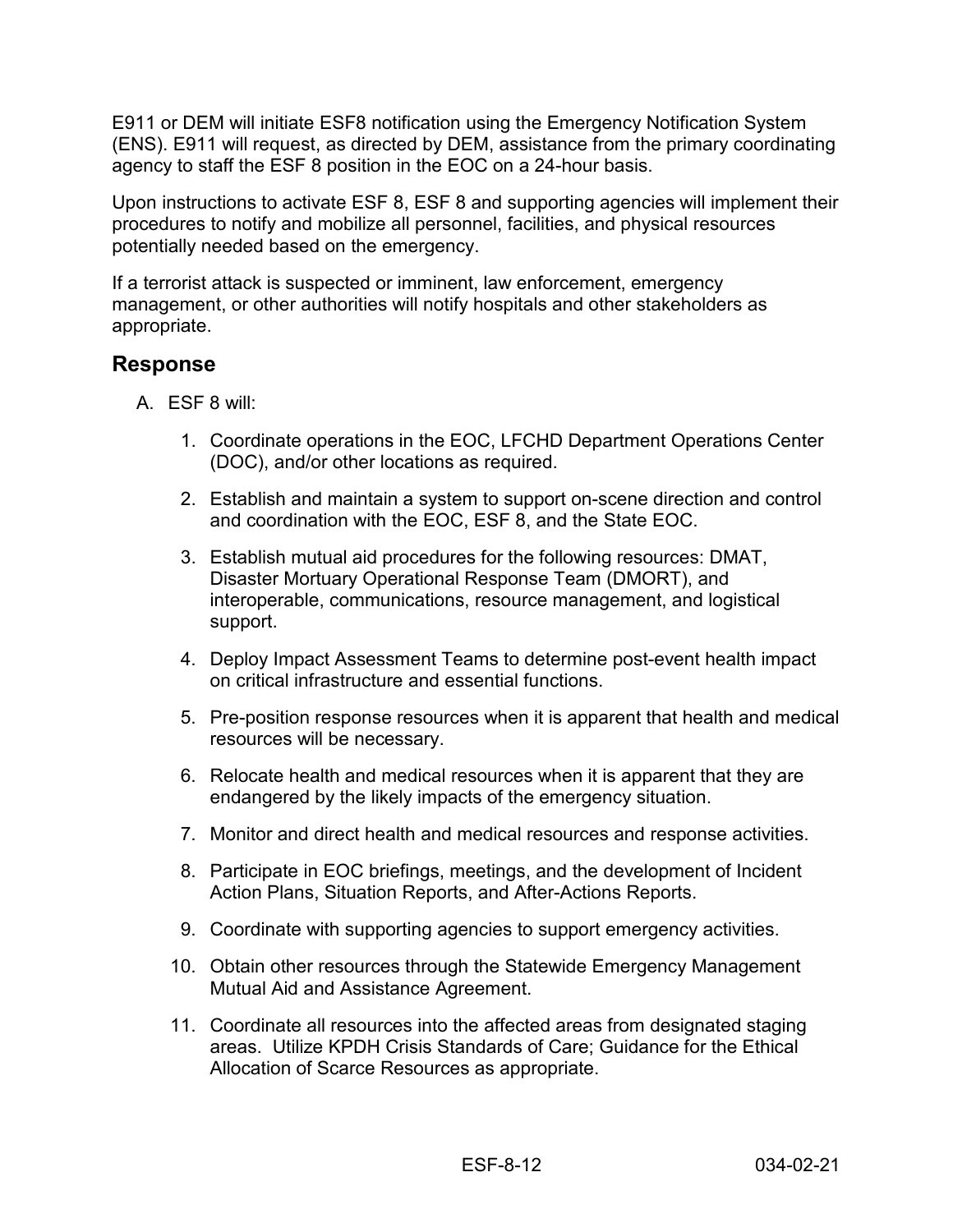- 12. Coordinate with other jurisdiction ESFs or like function to obtain resources and facilitation of an effective emergency response among all participating agencies.
- 13. Prevent the release of medical information on individual patients to the general public to ensure patient confidentiality protection, in accordance with the Health Insurance Portability and Accountability Act (HIPAA).
- 14. Obtain non-specific information on casualties/patients and forward to ARC for their inclusion in the Disaster Welfare Information System, to ESF 15 for informational releases, and to ESF 5 for development of Situation Report(s) for dissemination to the State EOC.
- B. Behavioral healthcare providers will:
	- 1. Provide immediate on-scene crisis counseling during emergency operations. Victims and emergency responders are given crisis counseling and other on-scene mental health care, as are families and the general public that may be affected by the event.
	- 2. If the EOC is activated, the designee from the KCCRB will provide reports to the ESF 8 coordinator as directed at the beginning of the event.
		- a. KCCRB through its staff and team provide coordination, assessment, technical assistance, on-scene support, and other needed support in Lexington Fayette during and after an emergency/disaster.
		- b. KCCRB credentials and maintains rosters of trained personnel to provide services. Trained responders will be deployed as needed following an emergency/disaster. The KCCRB provides crisis counseling or disaster mental health services through local and regional team members.
	- 3. The Bluegrass Regional Mental Health Mental Retardation Board will contact the EOC ESF 8 coordinator to determine needs, priorities, and allocation of staff and resources.
	- 4. ARC will contact the ESF 8 coordinator to determine needs, priorities, and allocation of staff and resources.
- C. FES will:
	- 1. Coordinate the evacuation of patients from disaster areas when deemed appropriate, including transport of victims to medical facilities outside the atrisk area.
	- 2. Coordinates the following resources and or operations:
		- a. ALS/BLS vehicles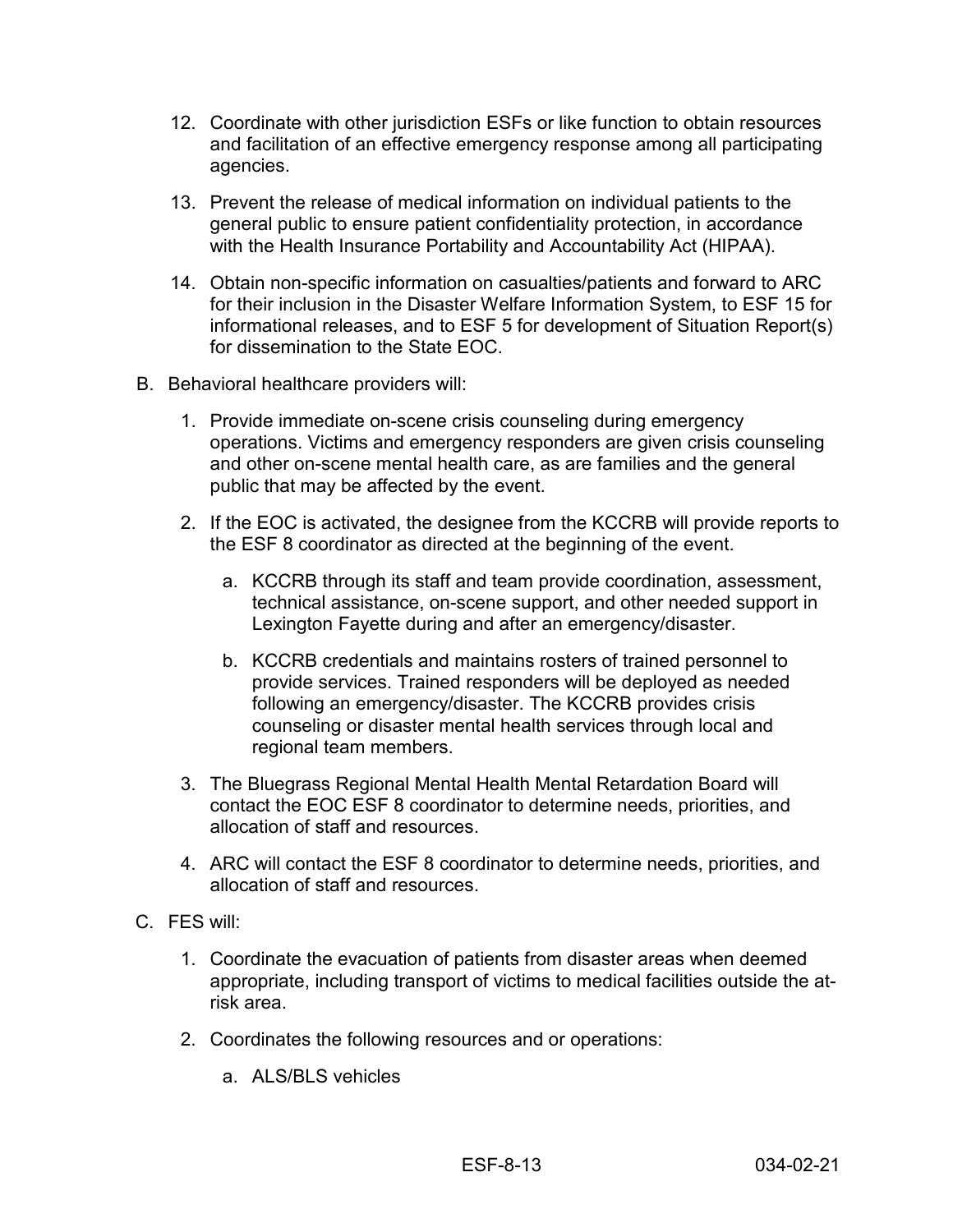- b. Emergency medical services
- c. Technicians and paramedics, EMS procurement, and aircraft transport.
- d. Health and safety of emergency responders and medical support.
- e. Oxygen, oxygen supplies, or delivery devices to shelters.
- f. Paramedic with appropriate training to administer tetanus shots in the field, primarily in large recovery areas.
- g. Support to Medical Needs Shelter clients by coordinating with Lexington Fayette.
- 3. Provide an Emergency Medical Technician to the EOC when activated or as requested by the EOC Manager.
- 4. Conduct the following activities:
	- a. Designate a triage area. This includes determining the number of victims, the type and severity of injuries, completing triage tags for each victim, and prioritizing victims for treatment and transportation. The Simple Triage and Rapid Treatment (START) system will be the standard system used for triage.
	- b. Designate a temporary morgue if necessary.
	- c. Provide medical treatment to victims.
	- d. Prepare victims for transportation to hospitals or other health care facilities.
	- e. Maintain a record for each victim. Information in the record will include: identification (if available), description of injuries, treatment administered, mode of transportation, and facility to which each victim is transported.
	- f. Transport critical victims to hospitals or other health care facilities.
	- g. Report decontamination and transport information to ESF 8 in the EOC.
- D. Home healthcare agencies will:
	- 1. Maintain a current updated list of medical need clients in their care.
	- 2. Maintain communications and cooperation with the EOC through respective operations managers.
	- 3. Provide care for their patients in the Medical Needs Shelter before, during, and after the event.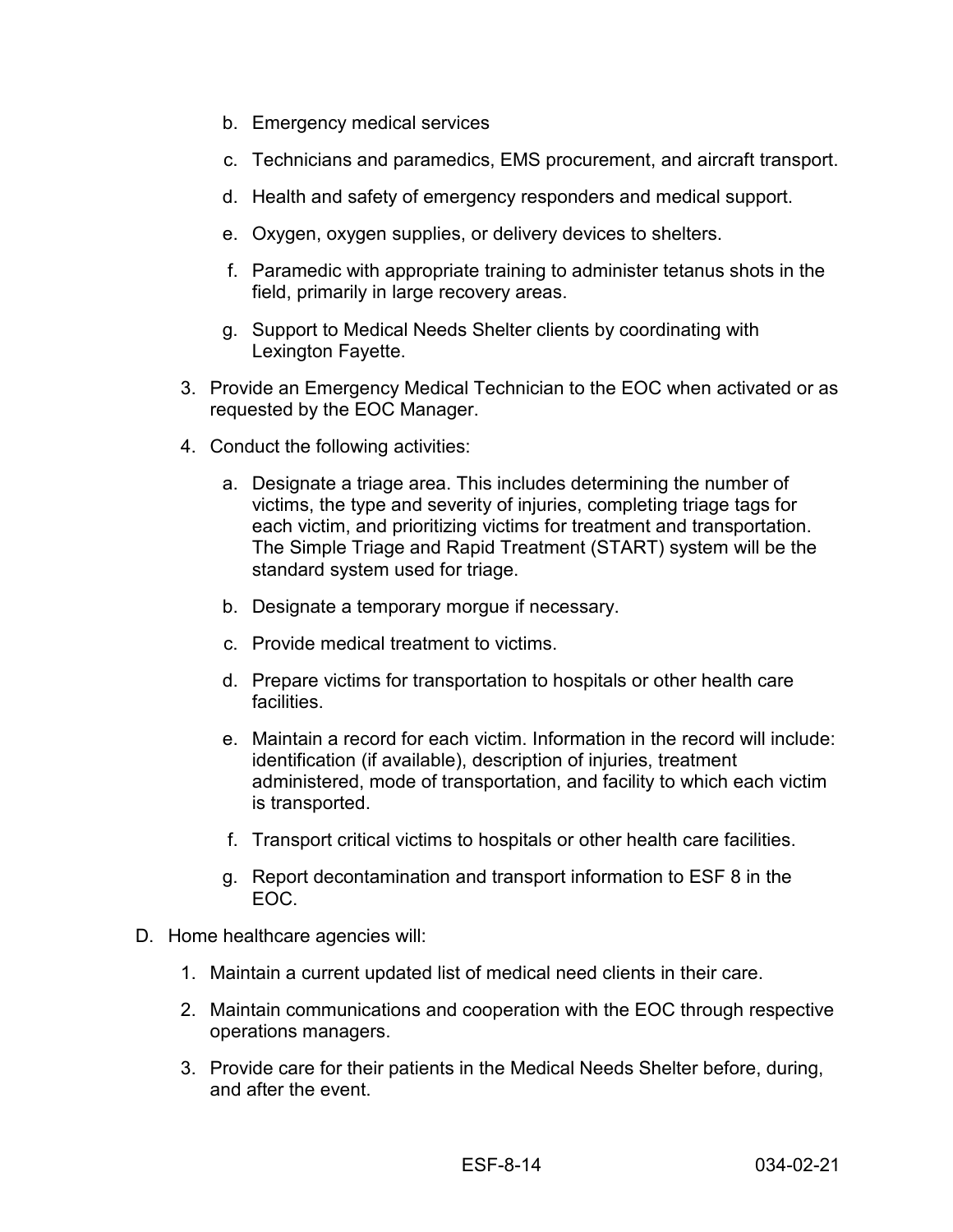#### E. Hospitals will:

- 1. Provide triage, medical care, and management of disaster victims.
- 2. Conduct specific infectious disease surveillance in partnership with LFCHD.
- 3. Maintain communications (via Liaison Officer) and provide updates to the local EOC (via WebEOC) and other stakeholders.
- 4. Provide assistance to the local EOC and response agencies, as appropriate.
- 5. Follow guidelines set forth in the Hospital Emergency Incident Command System during disasters.
- 6. Provide a hospital representative to the local EOC to assist health and medical coordinated response, if requested.
- 7. Notify appropriate first response agencies and emergency management per the hospital's emergency operations plan if an event directly threatens a hospital.
- 8. Make appropriate patient referrals to hospitals and healthcare facilities within the local Metropolitan Medical Response System (MMRS) area when it is anticipated that local treatment capacity will be exceeded.
- 9. Refer patients to resources and/or medical professionals located in MMRS cities within our geographic area (Louisville, Cincinnati and Knoxville, for example) when it is anticipated that our MMRS area treatment capacity will be exceeded. Medical professionals from these cities will staff medical facilities or field hospitals here upon request. Once it becomes apparent that these regional resources are insufficient or inappropriate in the particular incident, a request will be forwarded to the KYEM to request assistance. If activation of the NDMS is deemed appropriate, patients will be moved out and/or medical professionals will be brought in under the auspices of the NDMS.
- 10. Conduct electronic bed tracking using WebEOC (web-based crisis management and resource management system). This system allows hospitals within the region to know the bed capacity and divert status of other hospitals around the region.
- 11. Conduct electronic surveillance using WebEOC. This system allows hospitals and the public health department within the region to post and share information about ED visits, complaints, and diagnosis, and would facilitate early detection of an infectious disease outbreak.
- 12. Conduct patient tracking from the field and through the emergency department by using a patient tracking system. The patient tracking system will allow EMS, hospitals, coroners, etc., to register and track the disposition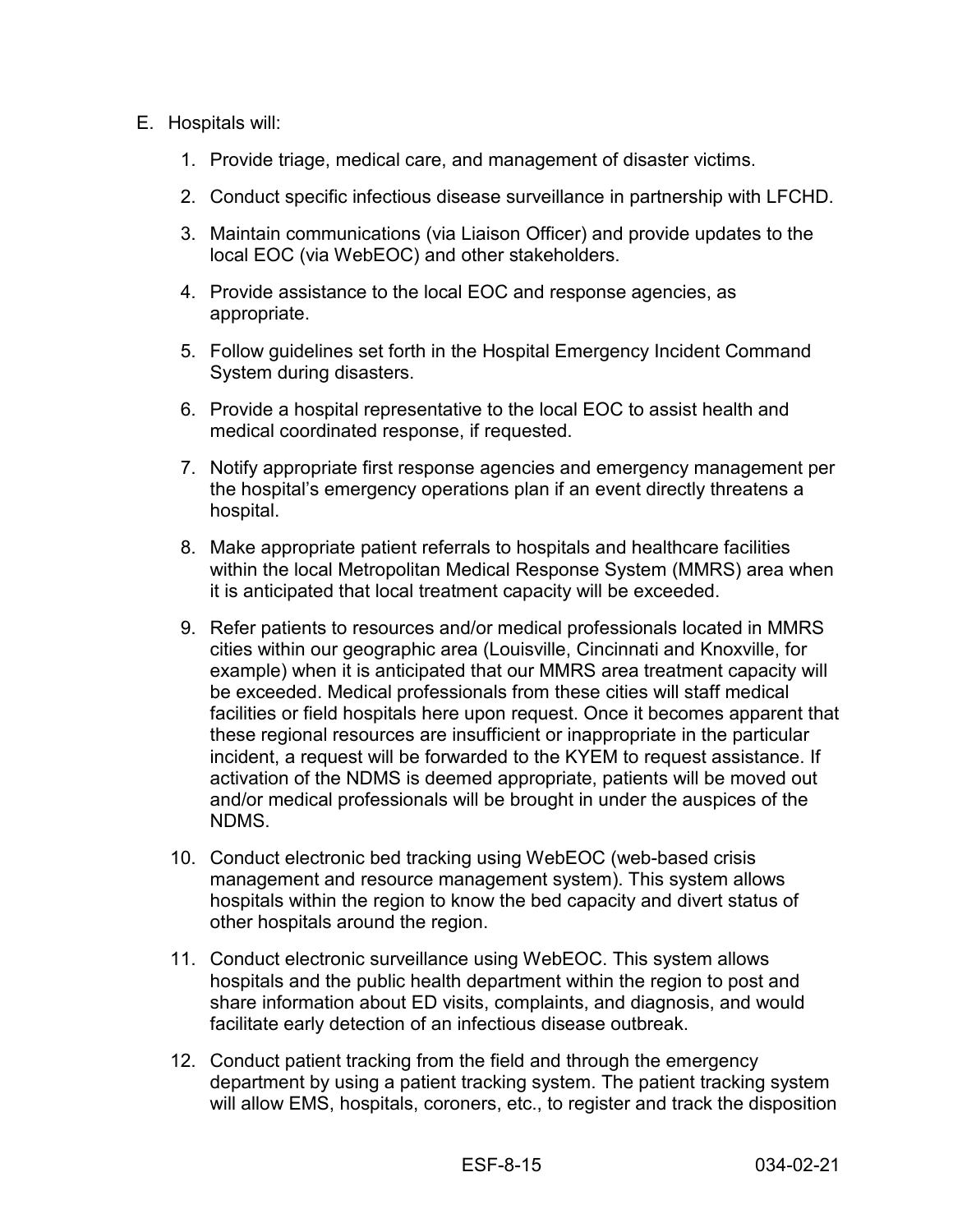of patients during a mass casualty/mass fatality event. The system is deployed to all central Kentucky hospitals, select EMS services, and coroners. The patient tracking system is available to all central Kentucky hospitals, select EMS services, and coroners. The patient tracking system follows movement of patients through EMS to hospitals and discharge.

- 13. Implement emergency response in phases based on the threat and magnitude of the event. Increases in the local, state, or national alert level may also increase the activation level of each facility. These levels will be referenced when coordinating with other hospitals and outside agencies. Specific actions taken by each hospital will be determined by their emergency operations plan.
- 14. Track and adjust hospital bed capacity. All hospitals have plans for a limited expansion of bed capacity due to disaster situations. Based on the hospital's emergency operations plan and the particular situation, hospitals may discharge or transfer stable patients or cancel elective procedures to free existing beds.

In extreme situations warranted by emergency declaration and/or response, hospitals may waive standing policies or operating procedures to change patient-staff ratios, open closed beds, or other means to allow additional beds to be established. Off site alternate care locations may be established as needed and available.

- 15. Adjust hospital staff as necessary. Hospital personnel are considered essential during emergency response operations, requiring employees to report to duty if notified. All hospitals maintain call-in rosters, used to activate off-duty employees during emergency situations.
- 16. Employing the Hospital Emergency Incident Command System and National Incident Management System, hospitals will plan for and provide support services to employees to allow them to come to work and, if necessary, to work longer shifts. These support services may include, but are not limited to, emergency child care or elder care, food, sleeping quarters, hygiene supplies, and psychological support.
- 17. Develop and maintain a bioterrorism response plan. As a condition of participation, all hospitals participating in the regional plan are required to have a bioterrorism response plan. In addition, hospitals throughout Kentucky have been given the opportunity to vaccinate volunteer smallpox response teams to increase the community's ability to respond to an outbreak.
- 18. It is recognized that many ambulatory patients may leave the scene and present independently and without benefit of triage, decontamination, or first aid to area hospitals. As a result, hospitals will triage patients who present or are transported to the hospital.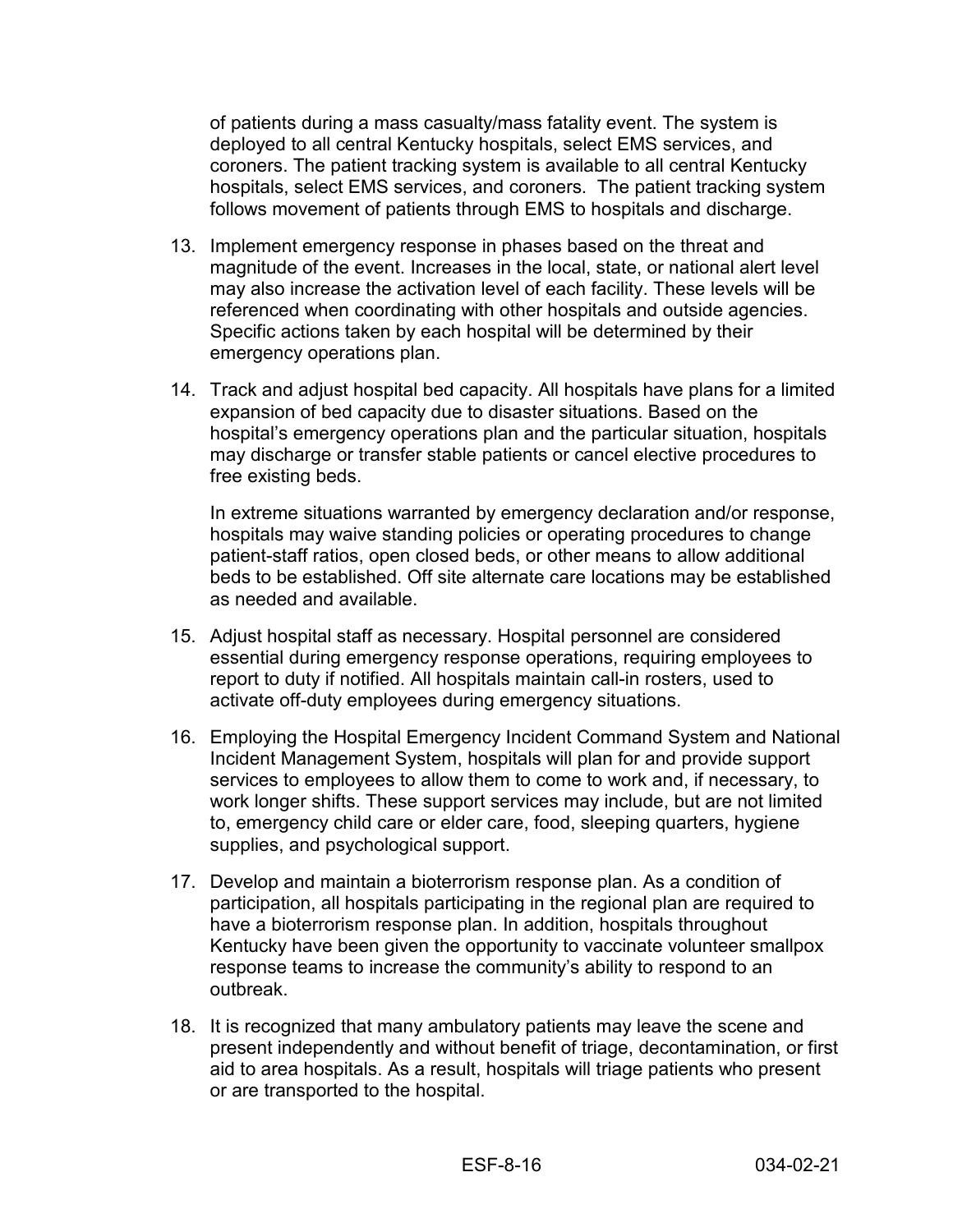- 19. Triage patients and initiate definitive care based on the hospital's emergency operations plans and the specific situation. In some cases, certain standing operating procedures and rules and regulations may be waived in order to facilitate a mass influx of patients. Hospital emergency operations plans include processes for the rapid expansion of services and, in some cases, establishment of alternative or additional triage sites.
- 20. Establish the capability to provide small-incident decontamination of patients (4-6 patients per hour, based on hazard vulnerability analysis of likely scenarios). Although no hospital within the region has established the capability to provide mass casualty decontamination, hospitals will work with emergency management, regional hazardous materials (HazMat) teams, local fire departments, and industry to develop contingency plans for the expansion of limited decontamination capabilities in a mass casualty situation. Each hospital is responsible for providing its own equipment for small incident decontamination (i.e., adequate to treat 4-6 patients per hour) and for developing a contingency plan, in consultation with the local Emergency Management Director or regional HazMat team, for the expansion of decontamination due to mass casualties.
- 21. Maintain and provide Level C Personal Protective Equipment (PPE) to staff involved in decontamination of patients. Each hospital will maintain and provide PPE for clinicians caring for patients sufficient to meet standard or transmission precautions for the known or suspected event.
- 22. Isolate patients, as necessary. If an infectious disease outbreak necessitates isolation of patients, hospitals will use existing negative pressure rooms, where available, cohorting patients, if necessary. If negative pressure rooms are not available or if the demand exceeds capacity, hospitals will collaborate with infectious disease physicians, facility engineers, and infection control officers to develop alternate plans for care.
- 23. Enforce quarantines as appropriate. When necessary, the Governor or Mayor can declare a state of emergency and the judicial system in conjunction with the local health department can enforce quarantines under state law. Hospitals will coordinate with EOC, health department, and other stakeholders to support quarantine measures. If a hospital is subject to a quarantine and/or isolation order, patients with other diagnoses will be diverted to other hospitals within the region. Once facility decontamination is completed, the Incident Commander (or designate) will allow re-entry, in consultation with the cleanup company, EOC, LFCHD, or other experts. If the facility was seized by a local, state, or federal entity (as during a quarantine), it is assumed that the entity must authorize any re-entry.
- 24. Divert patients, as necessary. During the initial phases of a disaster, hospitals will triage and treat patients following their emergency operations plans. In some cases, hospitals may find it necessary to divert non disasterrelated patients to another facility within the area. In these situations, the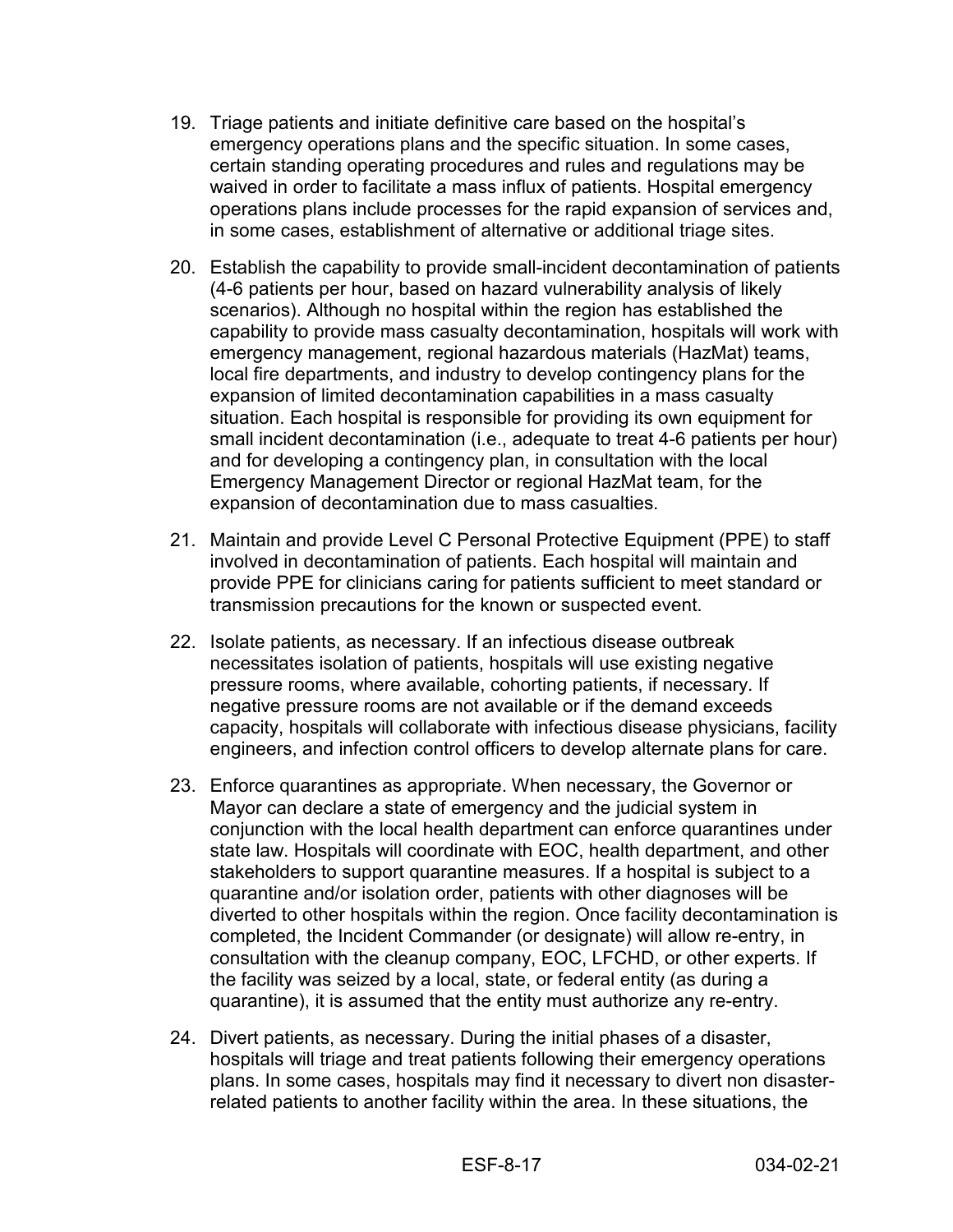hospital will follow normal procedures for notification of patient diversion through established systems. In the event of a community, region, or statewide disaster, patient diversion will be coordinated through the EOC and public notification coordinated by the Public Information Officer.

- 25. Evacuate a hospital, when necessary. Under NFPA 101, hospitals are built to "defend in place." In this case, that means that hospitals activate a fullfacility evacuation only in extreme circumstances in which the environment cannot support the minimum requirements for patient care. All hospitals have mutual aid agreements and evacuation plans. Hospitals will work with the EOC to identify alternative care sites. Each hospital will evacuate and ensure continuity of care and operations using key components of HICS and their Surge and mutual aid plans. The local EOC will assist with coordinating the evacuation effort.
- 26. Implement shelter-in-place measures, if appropriate. When necessary or instructed by response agencies, hospitals will implement shelter-in-place measures to provide temporary protection from nearby releases of hazardous materials (including some weapons of mass destruction).
- 27. Request or be asked to provide equipment and other goods and services necessary for emergency response when a disaster occurs (or is imminent). Hospitals within the region must develop mutual aid agreements or contractual agreements with vendors for obtaining additional equipment for disaster response.
- 28. Conduct a periodic security threat and risk assessment as a part of its mitigation activities. Vulnerabilities identified in the threat and risk assessment will be reviewed and prioritized by the institution's safety committee and sent to hospital administration to be addressed and resolved, if possible.
- 29. Take additional security measures during emergency activations as determined in the hospital's emergency operations plan. This includes policies and procedures for employee identification, limiting public access, facility lockdowns, and increased staffing. It is also recommended that each facility establish a single point of entry during full activation of the emergency operations plan.
- 30. Develop plans for rapid expansion of morgue capacity to accommodate mass fatalities. In the event of a mass casualty disaster, hospitals may request assistance from the ESF 8 coordinator which will coordinate mortuary operations with the Fayette County Coroner's Office and the Kentucky Medical Examiner's Office.
- F. As the primary coordinating agency, LFCHD will conduct the following response activities: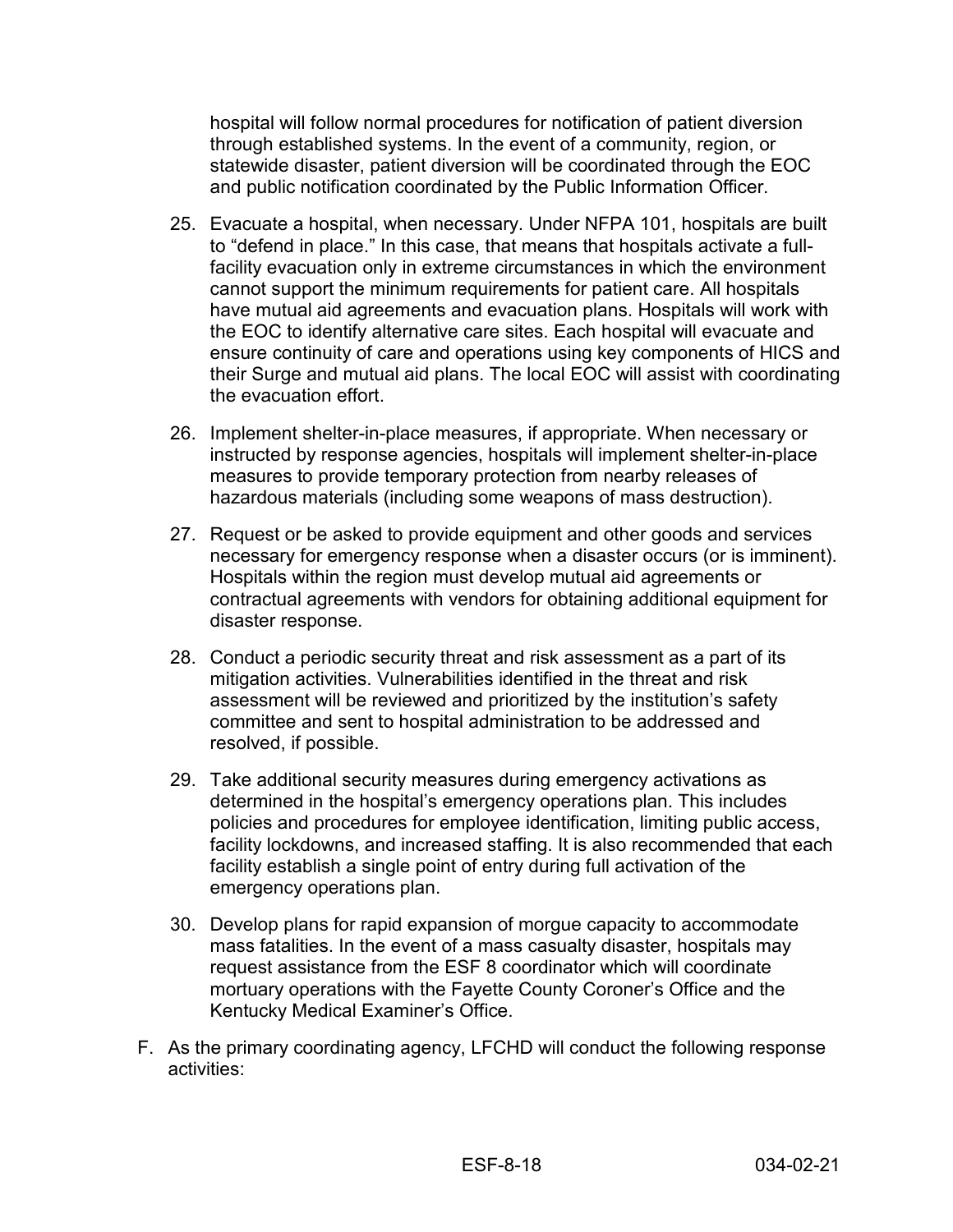- 1. Provide leadership in directing, coordinating, and integrating overall Lexington Fayette efforts to provide health and medical assistance to affected areas and populations.
- 2. Staff and operate a National Incident Management System compliant command and control structure (i.e., Incident Command System) to assure that services and staff are provided to areas of need.
- 3. Coordinate and direct the activation and deployment of Lexington Fayette health and medical agencies, service personnel, supplies and equipment, and provide certain direct resources.
- 4. Evaluate the emergency situation, make strategic decisions, identify resource needs, and secure resources required for field operations.
- 5. Coordinate supplemental assistance in identifying and meeting the health and medical needs of disaster victims.
- 6. Implement the organization, assignment, and staffing at the facilities in which ESF 8 requires location.
- 7. Direct local deployments of the Strategic National Stockpile (SNS) in coordination with the EOC to assist in providing additional staffing, to include, EMS, security, and traffic control at each Point of Dispensing location.
- 8. Coordinate response and location of deployed DMAT teams.
- 9. Obtain medical equipment and supplies from local vendors where possible. Coordinate with the local EOC and KDPH Department Operations Center (DOC) for other resources.
- 10. Staff the Medical Needs Shelter with nurses as needed. Their duties will include administering first aid, assisting in triage/screening and displaced persons assignments, keeping patient records, and evaluating sanitary conditions of shelters.
- 11. Provide the coordination of the following resources:
	- a. Medical equipment, supplies, personnel
	- b. Health administrators
	- c. Pharmacy services
	- d. Environmental health specialists
	- e. Laboratory specimen submissions
	- f. Nutritional services
	- g. Epidemiological services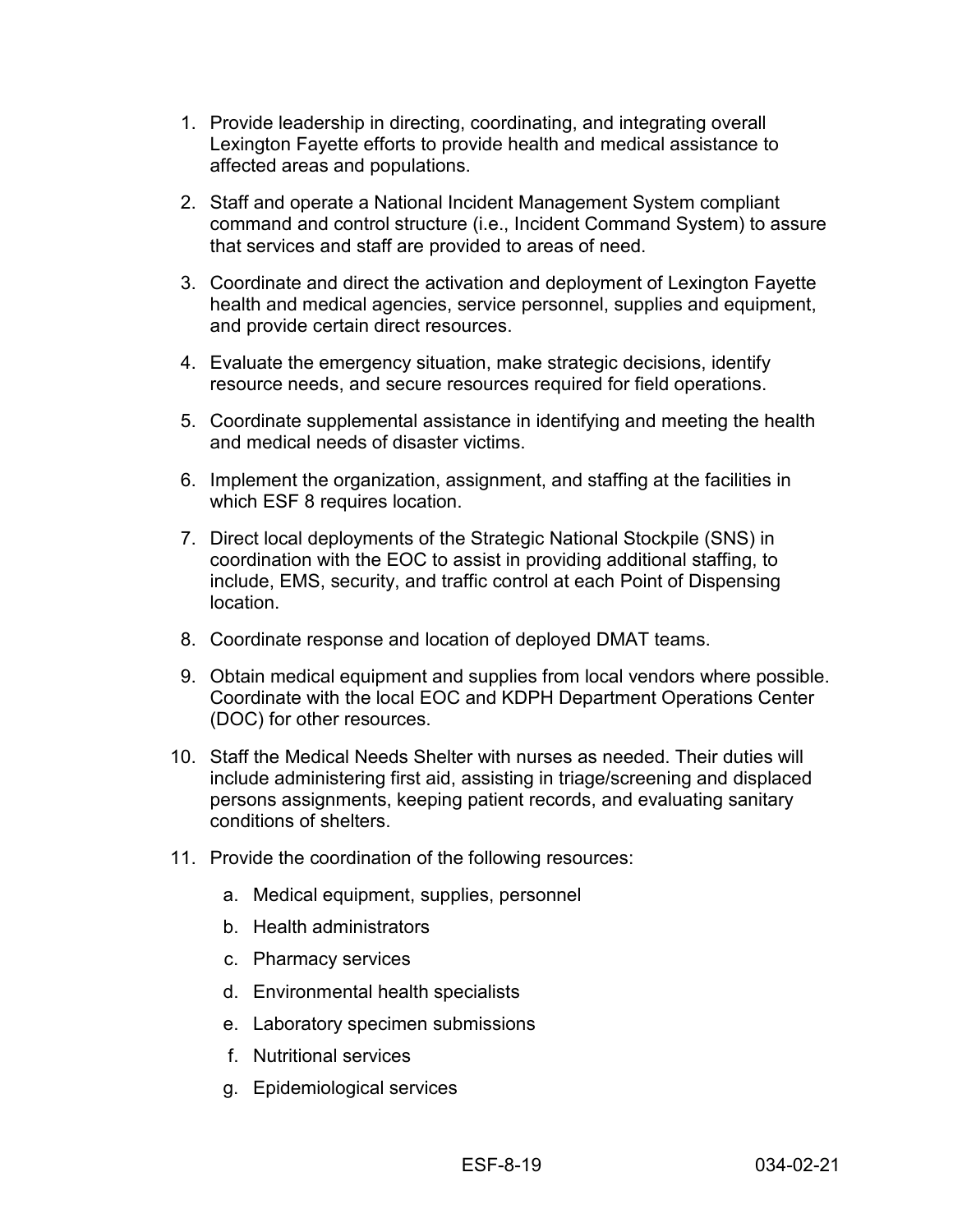- h. Disaster response expertise
- 12. Coordinate response for:
	- a. Safety of food and drugs
	- b. Vector control
	- c. Behavioral health
	- d. Victim identification/mortuary services
	- e. Health education
	- f. Public information related to ESF 8
	- g. Laboratory services
	- h. Mass medical care
	- i. Public health and sanitation
	- j. Mass prophylaxis of population
- 13. Conduct specific infectious disease surveillance in coordination with local hospitals. Surveillance is the key to tracking the incidence and prevalence of naturally occurring infectious diseases within a community. The current surveillance systems in use in Lexington Fayette are passive systems based on the reportable diseases required by law. Information currently submitted to public health includes:
	- a. In Kentucky, health care providers and laboratories are required by law to report infectious and communicable diseases to the local health department serving the jurisdiction in which the patient resides. Each reported disease requires an investigation by the epidemiology unit to determine a source of infection, whether additional individuals need to be contacted, and to provide education to the patient regarding their illness.
	- b. Reports from the Fayette County Coroner regarding any unusual deaths, especially deaths associated with uncommon infectious diseases.
	- c. Fayette County Public School attendance records accessed upon request.
	- d. Kentucky law requires all the Tier 1 agents (anthrax, botulism, hemorrhagic fever, plague, smallpox, and tularemia) to be reported. When the surveillance process in Lexington Fayette detects an unusual occurrence that could suggest the deliberate release of a biological agent, an epidemiological investigation will be initiated.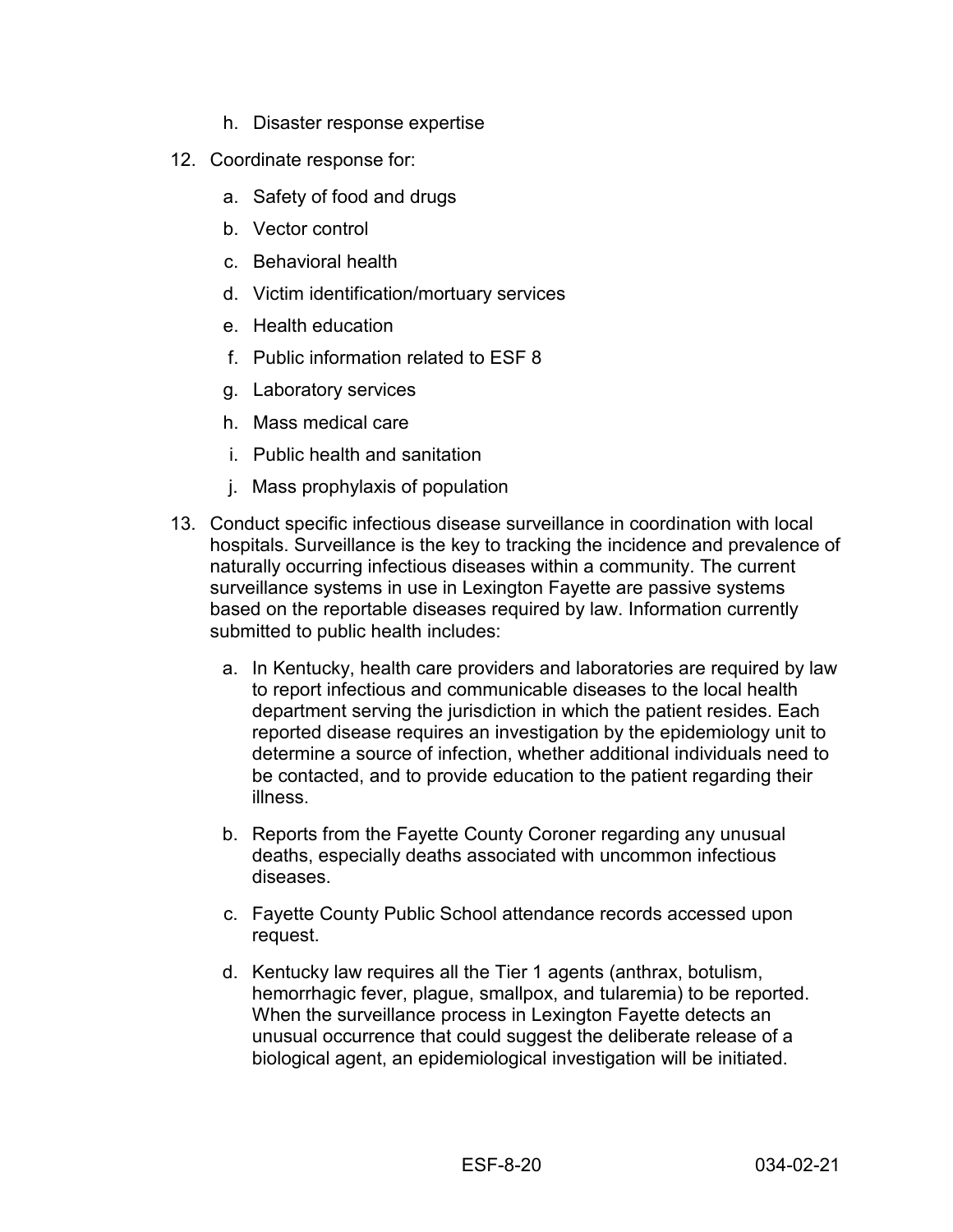- e. The LFCHD epidemiology team also has near real-time laboratory surveillance in the majority of large hospitals in Lexington allowing for a quicker response to initiate an investigation and to quickly mitigate the spread of infectious disease in the community
- 14. Healthcare facilities report infectious diseases (identified bioterrorism agent or other disease that significantly threatens public health) to LFCHD and appropriate first response agencies. Likewise, LFCHD will report positive or suspected cases to hospitals and first responders. Surveillance of infectious disease investigations will be conducted per Kentucky law and regulations and hospital policies.
- 15. Establish non-hospital facilities to provide Alternate Care Facilities for the community when a disaster occurs (or is imminent). These may include the following:
	- a. Treatment sites

If necessary, local or regional response agencies will establish alternative, non-hospital sites to provide treatment to disaster victims per the EOP. Stable hospital patients who can be discharged, transferred, or are disaster casualties with minor injuries may be diverted to these treatment sites or other facilities in coordination with the EOC. The EOC may also request resources from hospitals to help staff or equip the sites.

b. Field triage sites

If necessary, local or regional response agencies will establish field triage sites for victims or the public to receive care before going to a hospital. In these situations, the local EOC will coordinate with each hospital for receipt of patients.

c. Points of Dispensing (PODs) locations for mass vaccination and prophylaxis.

LFCHD will identify locations and develop plans for mass vaccination and prophylaxis as a part of mitigation and preparedness activities. These plans will become a part of the county Strategic National Stockpile (SNS) plans.

Mass prophylaxis is the distribution of appropriate antibiotics, vaccines or other medications to prevent disease and death in exposed victims. The speed with which medical prophylaxis can be administered is a crucial determinant of its success. Therefore, the ability to detect an incident, determine the appropriate course of medical action and distribute the chosen medication promptly is essential for mass prophylaxis to be effective.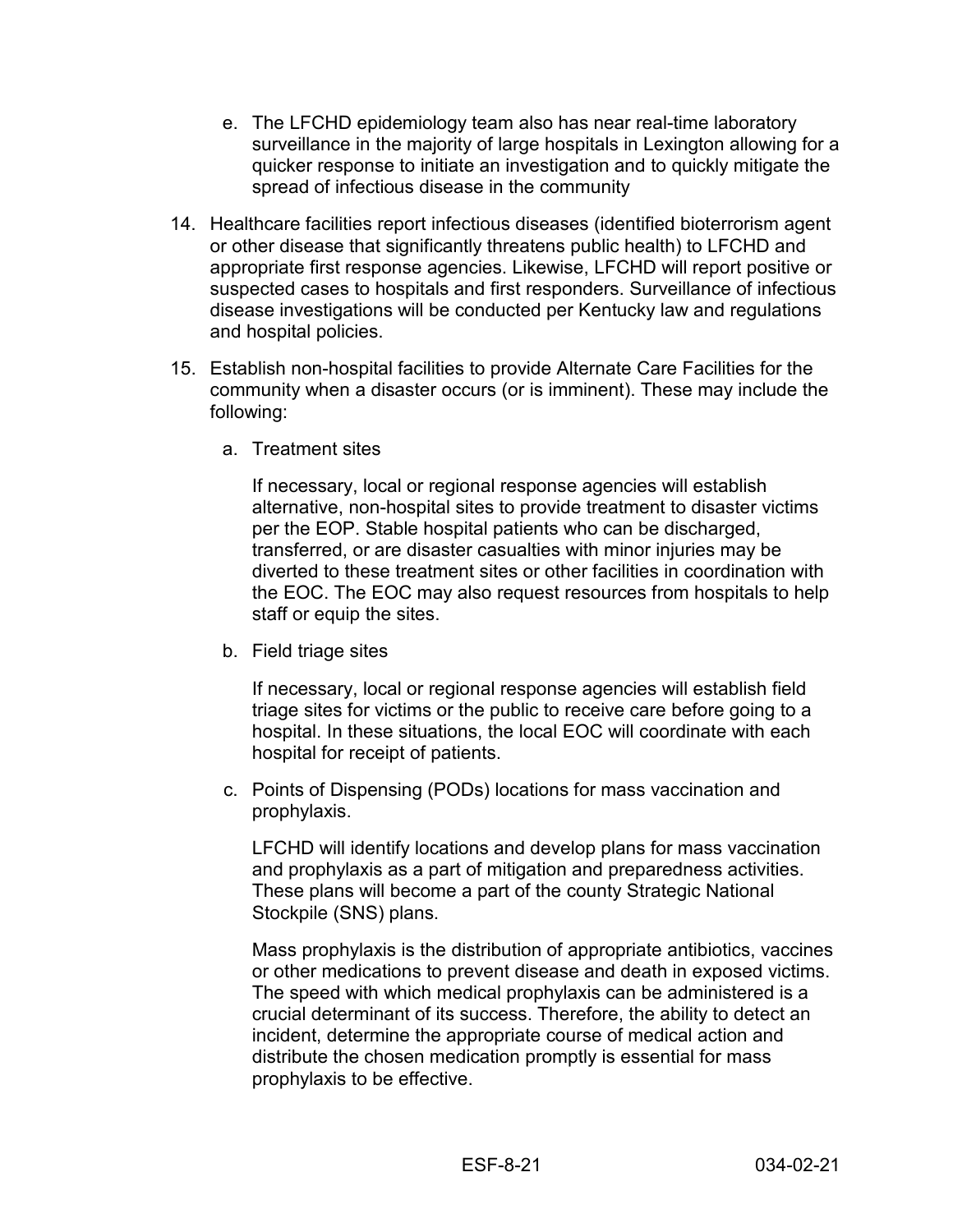- G. Fayette County Coroner's office will:
	- 1. Direct mortuary and coroner services. The Coroner assumes control of scenes where fatalities have occurred (after FES has removed injured victims) until all bodies and evidence have been examined and/or removed.

Only persons authorized by the Coroner are allowed access to the scene. No bodies, property, or other material will be removed from the scene until authorized by the Coroner. The Coroner directs the investigation of the scene and is responsible for the collection of all evidence. Bodies will be transported to the Fayette County Forensic Center and will be held until released by the Coroner. If the number of bodies exceeds the capacity of the Forensic Center, the Coroner will establish and staff temporary morgues. The ESF 8 Coordinator will also coordinate requests for assistance.

If the number of fatalities exceeds the burial capacity of the community, bodies can be interred in a common grave. Records identifying the persons buried and their positions in the grave will be maintained. FES will provide decontamination for dead bodies with approval of the Coroner.

The EOC will coordinate emergency power, security, communications, sanitation and other supplies and equipment to operate the morgue.

Provide reports to the ESF 8 coordinator if the EOC is activated. Reports will be provided at the beginning of the event.

- 2. Provide updates to the ESF 8 coordinator regarding the mortuary service operation.
- H. Medical Examiner's office will:

Provide for decedent identification and mortuary services including temporary morgue services, preparing and disposing of remains. Coordinate with the ARC on victim identification and mortuary protocol for family notification in accordance with established ARC procedures. Manage provision of mortuary services through the local funeral homes.

Lexington Fayette incorporates four levels of expanded medical response, using local resources initially and then extending to progressively broader geographic areas as the need for additional health care resources escalates. These include:

1. Pharmaceuticals

Hospitals within the region will develop pharmaceutical and equipment cache plans, as a part of mitigation and preparedness activities, sufficient to ensure continued operations and treatment capabilities until the SNS or other resources arrive. Types and amount of pharmaceuticals will be based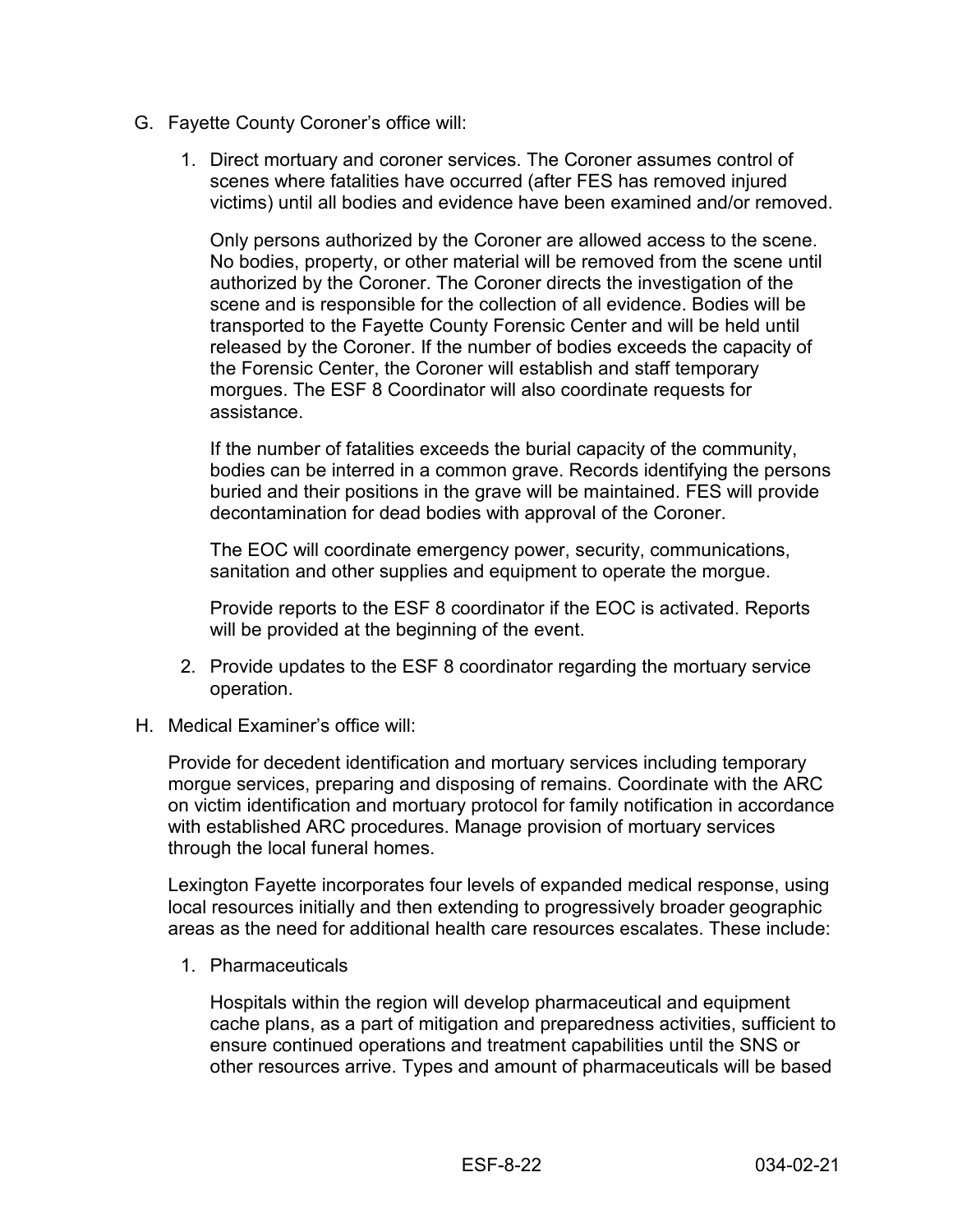on the area's hazard vulnerability analysis and the premise that the local jurisdiction must be self-sufficient for the first 72 hours following an event.

2. Bluegrass HealthCare Emergency Planning Committee (BGHCEPC)

BHEPC has established a Pharmaceutical Command Center made up of area pharmacists that will assist in coordinating technical assistance and pharmaceutical sharing through each local EOC. The center maintains an inventory of select pharmaceuticals of hospitals, health departments and other resources in the region.

#### <span id="page-23-0"></span>**Recovery**

Recovery includes all actions taken after a disaster to return conditions and business operations to a normal activation level. Recovery actions are as follows:

- A. Prepare and submit incident reports as required to the EOC, KDPH, and other agencies as required.
- B. Coordinate equipment and other logistic assessment and accountability.
- C. Coordinate the transition from response to normal operations.
- D. Coordinate the primary agencies costs of the incident.
- E. Coordinate equipment and other logistic assessment for damage and accountability.
- F. Return activities from response to normal operations.
- G. Participate in After-Action meetings and in the development of After-Action Reports inclusive of corrective actions and due dates.
- H. If applicable and/or required by federal agencies, prepare and submit costs of the incident in the correct format.
- I. When returning diverted patients, hospitals will coordinate with the EOC and the hospital in question as determined by the hospital emergency operations plan and any MOAs.
- J. Post Trauma Response (PTR) teams conduct Critical Incident Stress Debriefings (CISD) for victims and emergency responders. PTR teams conduct critiques of operations and update procedures as necessary.
- K. To ensure that lessons learned from exercises are incorporated into the regional planning process and the written plan, BGHMEPC will conduct an annual evaluation of exercises and the regional plan.
- L. BGHMEPC will review needs assessments annually.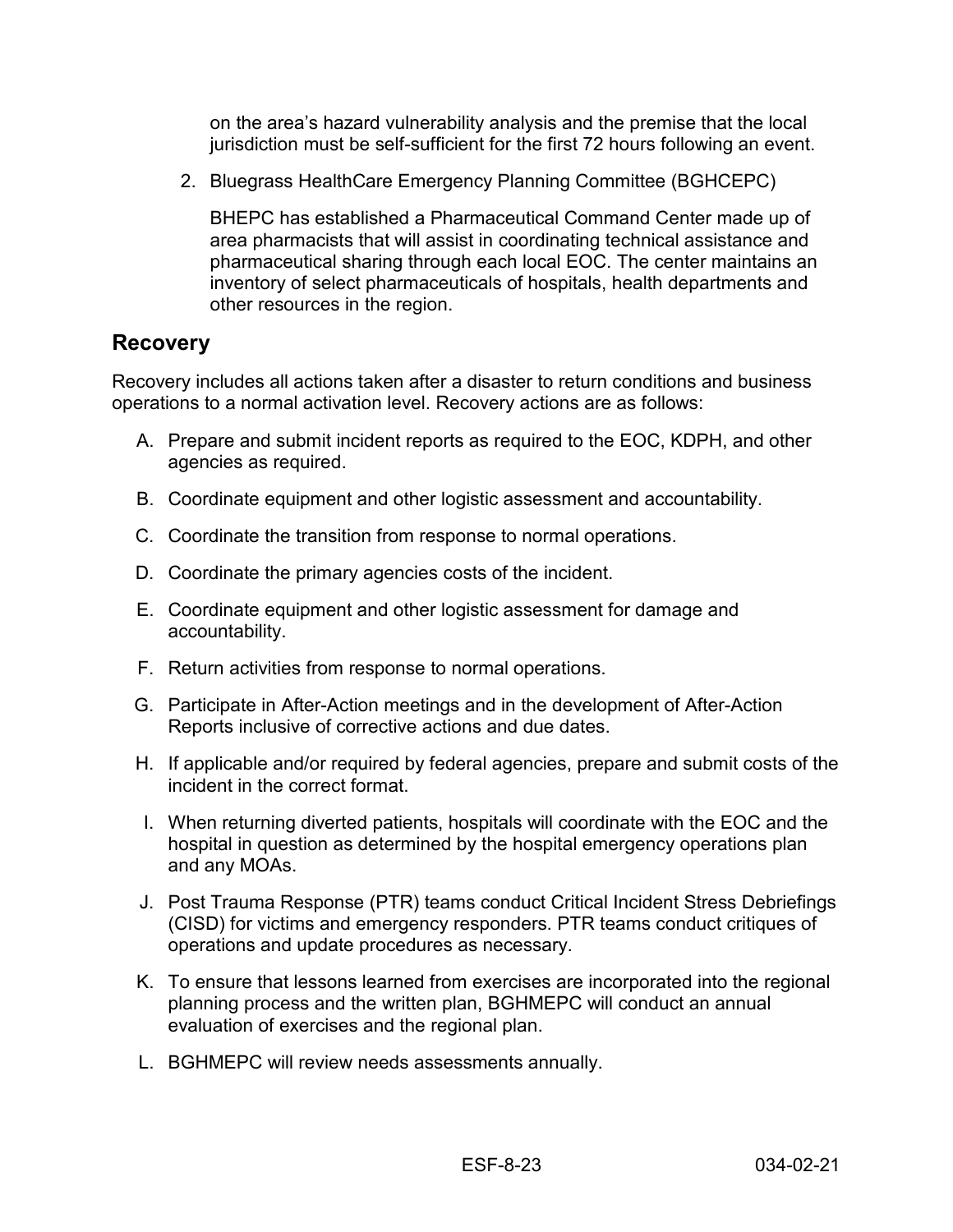M. In the event that the Department of Defense activates NDMS (due to a mass casualty event outside of Lexington Fayette), ESF 8 will follow the NDMS Incident Specific Plan.

#### <span id="page-24-0"></span>**Responsibilities**

A. American Red Cross (ARC)

ARC, mandated by Federal law as defined in 36 USC-5 to undertake activities for the purpose of mitigating the suffering caused by natural disasters and other emergencies, will liaison with the ESF 8 coordinator in providing disaster mental health services in the aftermath of a disaster and may request support of credentialed team members to provide mental health crisis intervention and referral to individuals impacted by disaster.

B. Lexington Fayette County Health Department (LFCHD) Commissioner

LFCHD will be the lead medical agency in a pandemic, naturally occurring or WMD biological event. The LFCHD Commissioner or designee will conduct a brief credibility assessment by contacting DEM, Division of Police, and the FBI. If the threat appears credible enough to dictate further action, DEM will activate the local EOC. The Commissioner will advise KDPH of the medical emergency and of the activation of the local EOC. The Commissioner directs all LFCHD resources. If designated by the Secretary for Health Services, the Commissioner will also assume responsibility for SNS assets while in Lexington Fayette.

C. Health and Medical (ESF 8) Coordinator

During EOC activations, the ESF 8 coordinator provides coordination among the various health care providers by processing and prioritizing requests for health and medical services, facilitating communications with and between hospitals, nursing homes, the Kentucky Blood Center, and first responders, develops resources lists, provides information for release to the public, facilitates medical care at Medical Needs Shelters, and establishes liaisons with surrounding counties and state and federal health service providers.

It is the responsibility of the ESF 8 coordinator to solicit information from the appropriate sources to guide the decision-making process. These sources include, but are not limited to, FES, EOC liaisons from each of the hospitals, LFCHD Commissioner, Lexington Pharmacy Command Center, Fayette County Coroner, and DEM staff. The ESF 8 coordinator also coordinates bed availability, resources, and staff with MMRS hospitals, and other health care entities.

D. Kentucky Community Crisis Response Board (KCCRB)

KCCRB is the lead agency to coordinate behavioral health service needs. Supporting agencies may be Bluegrass Mental Health and Mental Retardation Board, ARC, private providers, etc. KCCRB will coordinate all activities with the ESF 8 coordinator.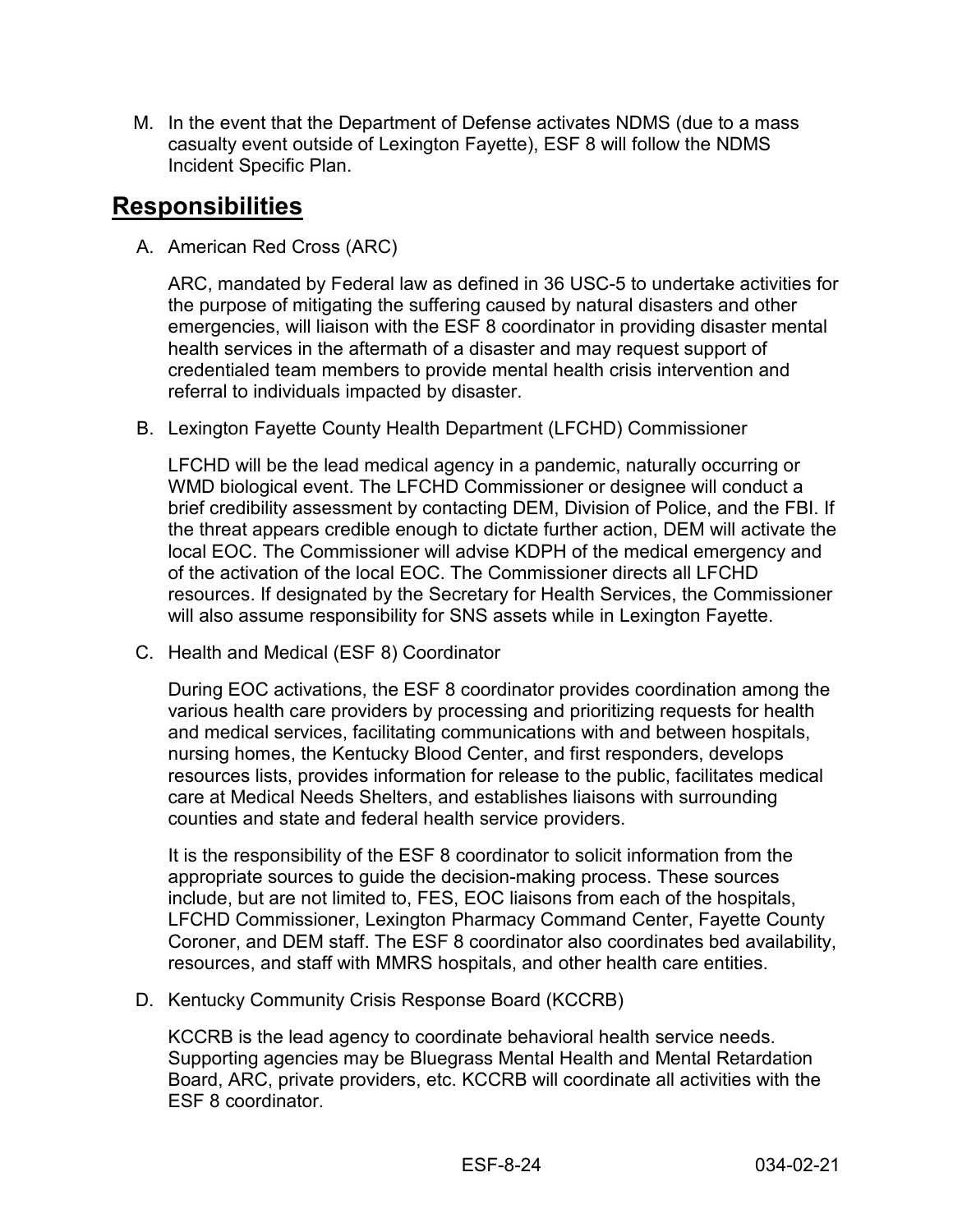E. Lexington Division of Emergency Management (DEM)

DEM is responsible for the coordination and management of all phases of this plan under the Lexington Fayette EOP. The Director manages the EOC and supports overall county response on behalf of the Mayor, including the assembly of a SNS Team, activation of dispensing sites, and other activities.

F. Transportation (ESF 1) Coordinator

The ESF 1 coordinator coordinates transportation needs and assets.

G. Communication (ESF 2) Coordinator

The ESF 2 coordinator coordinates assets and resources for communication needs.

H. Lexington Fayette Hospitals

The hospitals will forward the information on patients available for forward movement to the EOC on a daily basis.

I. Centers for Disease Control (CDC) Director

On behalf of the Department of Homeland Security (DHS) Secretary, the CDC Director is the lead agent for managing the SNS and approving any deployment.

J. Cabinet for Health and Family Services (CHFS) Secretary

The CHFS Secretary retains ultimate responsibility for all SNS supplies received by Kentucky and can designate responsibility to KDPH or LFCHD. The Secretary directs CHFS resources and advises the Governor under the provisions of the KDPH SNS Plan.

K. Kentucky Division of Emergency Management (KYEM) Director

The KYEM Director manages the State EOC, which provides statewide coordination for reception, distribution, and closeout of SNS assets under the provisions of the Kentucky EOP.

L. Kentucky Department of Public Health (KDPH) Director

The KDPH Director will direct all KDPH resources and the KDPH EOC. If designated by the Secretary for Health Services, the Director will also assume control of SNS assets while in Kentucky.

M. Department of Homeland Security, Department of Health and Human Services

These two departments will be the lead agencies in the United States responsible for responding to influenza pandemic or other infectious disease. In any encounter with sick international travelers, U.S. Customs and Border Protection (CBP) have the responsibility to evaluate these individuals.